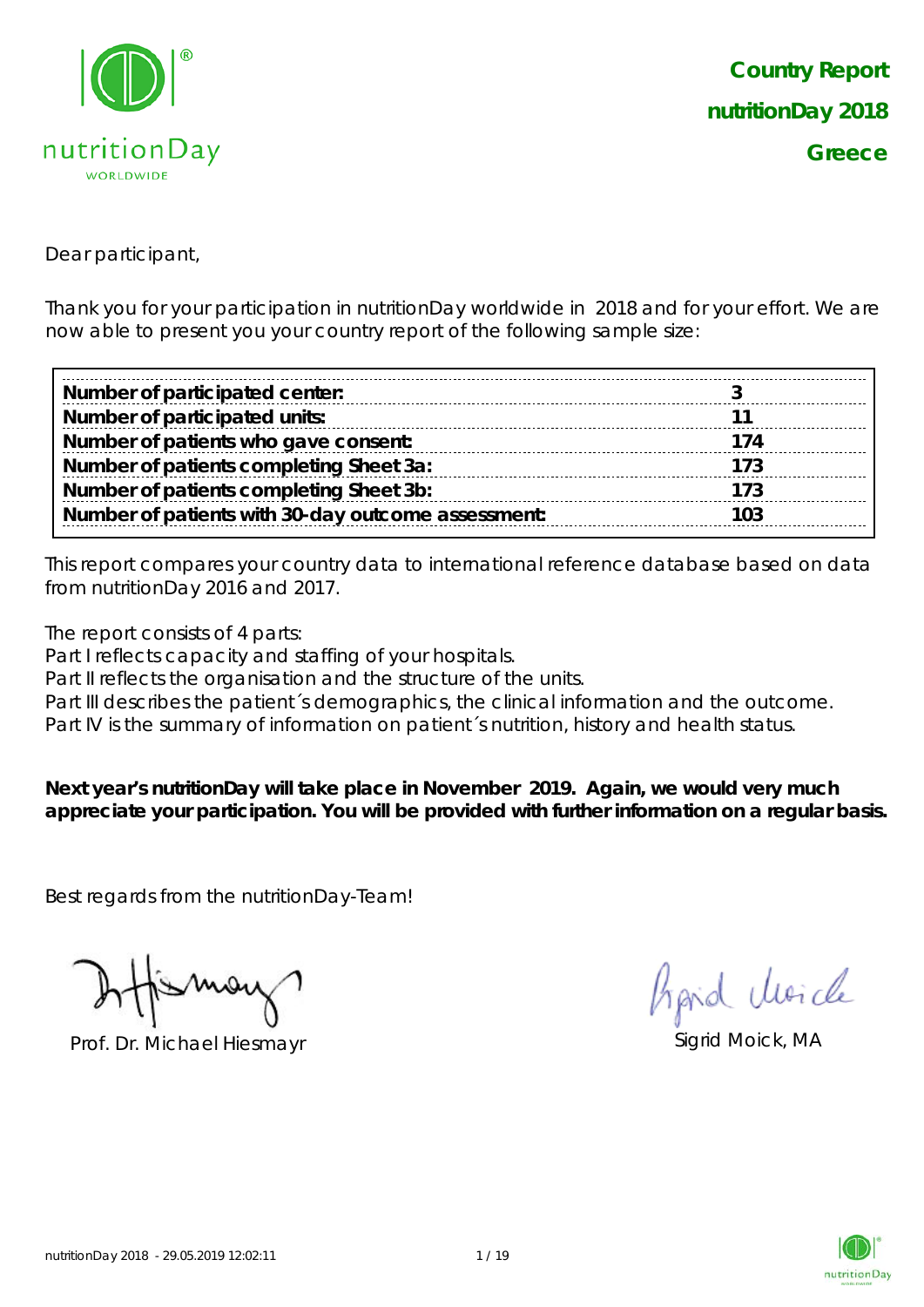### *I. Hospital capacity and staffing ("Hospital sheet")*

|                                                                                    | <b>YOUR RESULTS</b>      | <b>REFERENCE RESULTS</b> |
|------------------------------------------------------------------------------------|--------------------------|--------------------------|
| 1. Total number of beds in hospital                                                | 620 [585-655]            | 317 [188-615]            |
|                                                                                    |                          |                          |
| 2. Total number of admissions in the hospital last year                            |                          | 17520 [8982-34767]       |
|                                                                                    |                          |                          |
| 3. Total number of staff in the hospital                                           |                          |                          |
| <b>Total medical doctors</b>                                                       | 20                       | 170 [78-396]             |
| <b>Medical specialists</b>                                                         |                          | 117 [54-244]             |
| Medical non-specialists                                                            | $\overline{\phantom{a}}$ | 35 [11-82]               |
| <b>Nurses</b>                                                                      | $\overline{7}$           | 418 [195-800]            |
| <b>Dieticians</b>                                                                  |                          | $5[2-9]$                 |
| <b>Nutritionists</b>                                                               |                          | $1[0-4]$                 |
| Pharmacists                                                                        |                          | 7 [4-22]                 |
| Kitchen staff                                                                      |                          | 30 [14-55]               |
|                                                                                    |                          |                          |
| <b>Full time equivalent</b>                                                        |                          |                          |
| <b>Total medical doctors</b>                                                       | $\overline{\phantom{a}}$ | 139 [60-368]             |
| <b>Medical specialists</b>                                                         |                          | 98 [48-245]              |
| Medical non-specialists                                                            |                          | 34 [11-87]               |
| <b>Nurses</b>                                                                      |                          | 350 [187-778]            |
| <b>Dieticians</b>                                                                  |                          | $4[2-8]$                 |
| <b>Nutritionists</b>                                                               |                          | $1[0-3]$                 |
| Pharmacists                                                                        | $\overline{\phantom{a}}$ | $6[3-18]$                |
| Kitchen staff                                                                      |                          | 27 [14-50]               |
|                                                                                    |                          |                          |
| 4. Does the hospital have a nutrition care strategy?                               | Yes                      | 351 (78.7%) Yes          |
|                                                                                    |                          |                          |
| 5. Which nutrition-related standards or routine activities exist in your hospital? |                          |                          |
| Nutrition training is available                                                    | 1 (50.0%) Yes            | 298 (66.8%) Yes          |
| Nutrition steering committee is available                                          |                          | 280 (62.8%) Yes          |
| Quality indicators are recorded and reported to national<br>or regional level      |                          | 193 (43.3%) Yes          |
| Quality indicators are used for internal benchmarking                              | 1 (50.0%) Yes            | 235 (52.7%) Yes          |
| Patient feedback about food and food service is collected<br>using a questionnaire | -                        | 337 (75.6%) Yes          |
| None                                                                               |                          | 19 (4.3%) Yes            |
| No answer given                                                                    | $1(50.0\%)$              |                          |

#### **6. Which codes are available /routinely used in your hospital for billing and reimbursement purposes?**

| <b>Codes available</b>     |                          |                 |
|----------------------------|--------------------------|-----------------|
| <b>Nutrition Support</b>   | 1 (50.0%) Yes            | 216 (48.4%) Yes |
| Oral nutrition supplements | $\overline{\phantom{0}}$ | 165 (37.0%) Yes |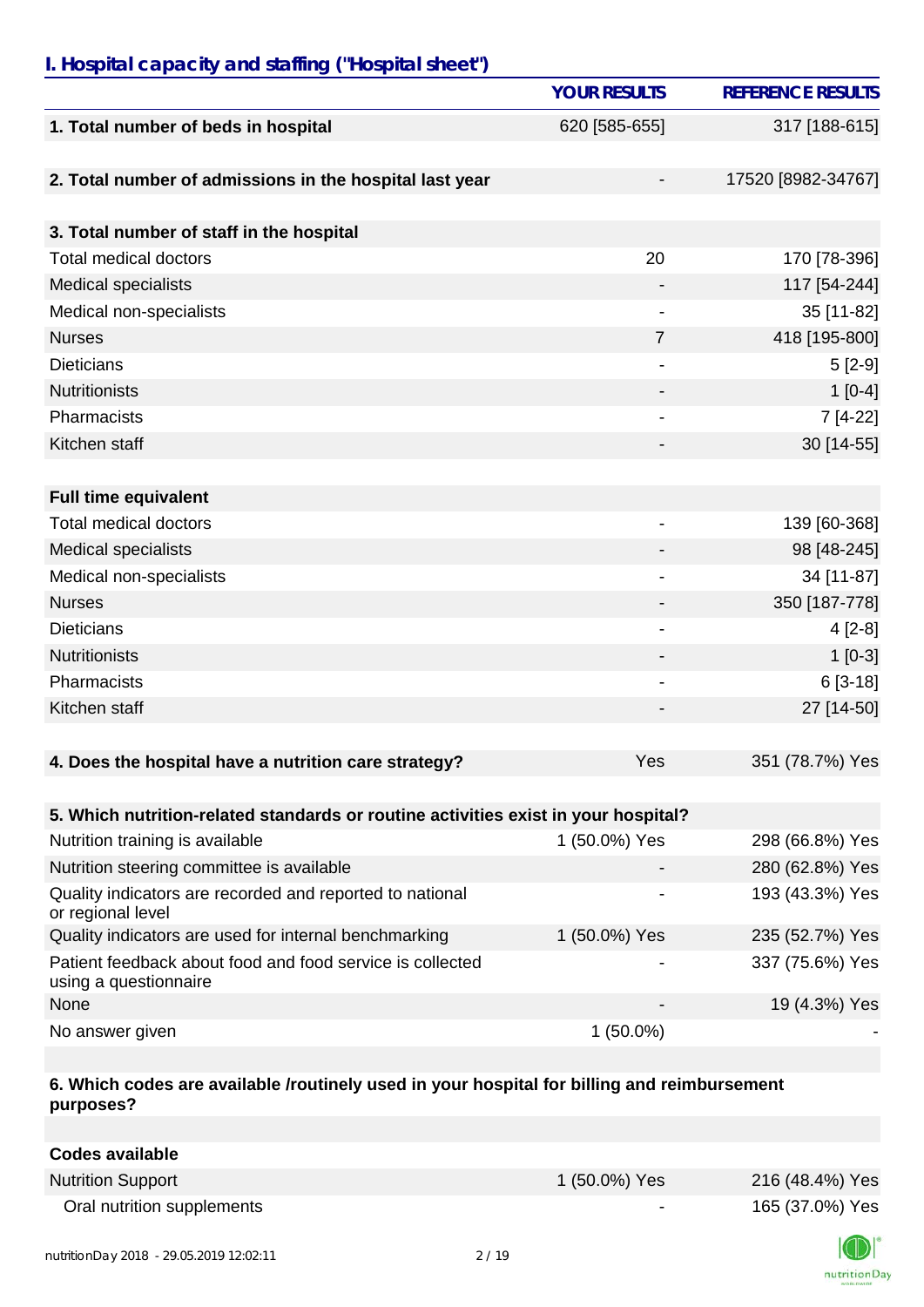| Parenteral nutrition                                      | 1 (50.0%) Yes | 255 (57.2%) Yes |
|-----------------------------------------------------------|---------------|-----------------|
| <b>Enteral nutrition</b>                                  | 1 (50.0%) Yes | 224 (50.2%) Yes |
| Dietary counseling                                        |               | 166 (37.2%) Yes |
| Specific dietary interventions                            |               | 119 (26.7%) Yes |
| Screening for malnutrition                                | 1 (50.0%) Yes | 119 (26.7%) Yes |
| <b>Risk of malnutrition</b>                               | 1 (50.0%) Yes | 103 (23.1%) Yes |
| Malnutrition (in general)                                 | 1 (50.0%) Yes | 203 (45.5%) Yes |
| Severity of malnutrition (i.e. mild, moderate, severe)    | 1 (50.0%) Yes | 195 (43.7%) Yes |
| No information available from billing/finance/controlling |               | 75 (16.8%) Yes  |
| No answer given                                           |               | 18 (4.0%)       |
|                                                           |               |                 |
| <b>Codes routinely used</b>                               |               |                 |
| <b>Nutrition Support</b>                                  |               | 188 (42.2%) Yes |
| Oral nutrition supplements                                |               | 143 (32.1%) Yes |
| Parenteral nutrition                                      | 1 (50.0%) Yes | 233 (52.2%) Yes |
| <b>Enteral nutrition</b>                                  | 1 (50.0%) Yes | 205 (46.0%) Yes |
| Dietary counseling                                        |               | 140 (31.4%) Yes |
| Specific dietary interventions                            |               | 105 (23.5%) Yes |
| Screening for malnutrition                                |               | 95 (21.3%) Yes  |
| <b>Risk of malnutrition</b>                               | 1 (50.0%) Yes | 80 (17.9%) Yes  |
| Malnutrition (in general)                                 | 1 (50.0%) Yes | 176 (39.5%) Yes |
| Severity of malnutrition (i.e. mild, moderate, severe)    | 1 (50.0%) Yes | 169 (37.9%) Yes |
| No information available from billing/finance/controlling |               | 81 (18.2%) Yes  |
| No answer given                                           |               | 29 (6.5%)       |

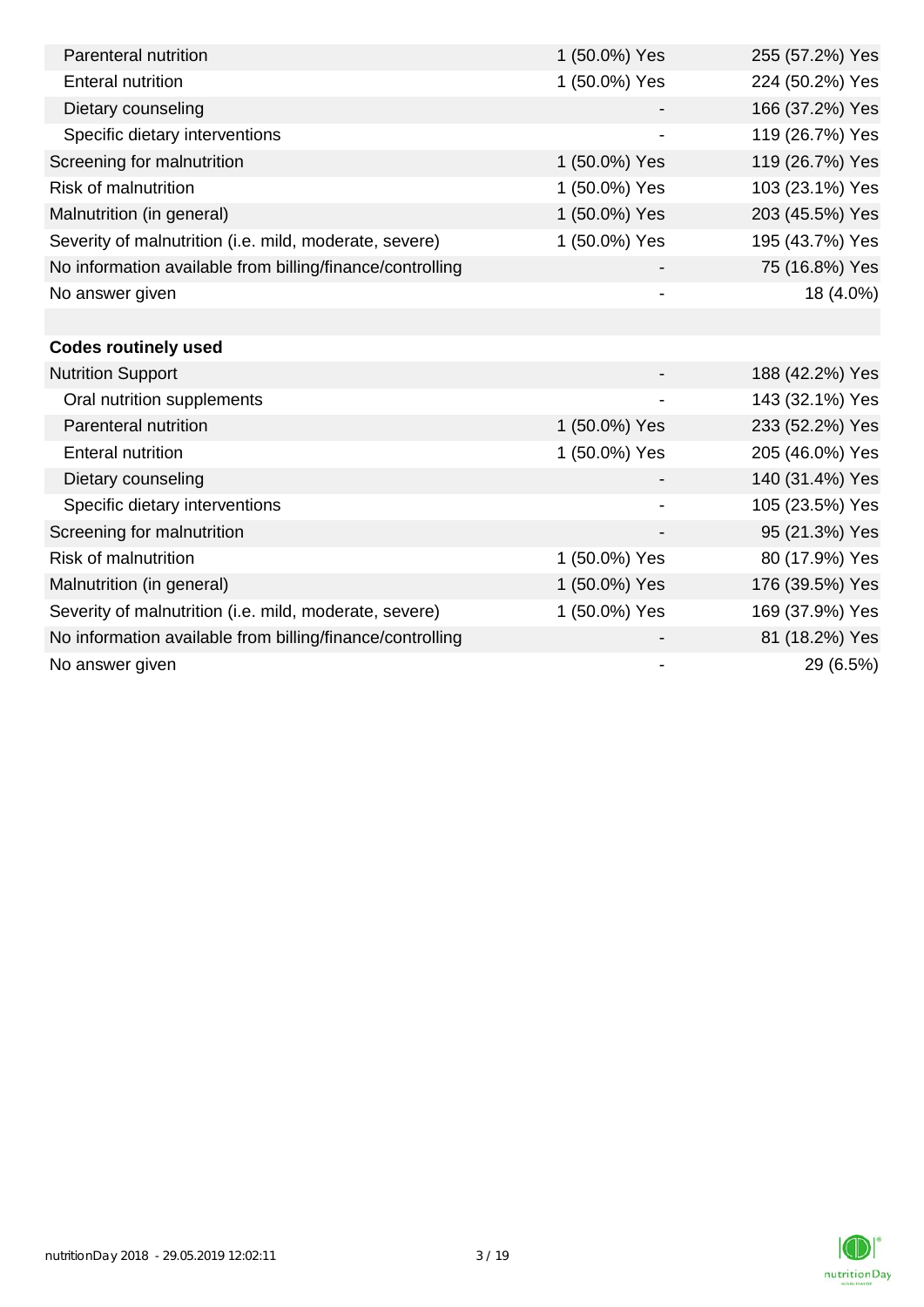# *II. Unit organisation and structures ("Sheet 1a/1b")*

|                                                                       | <b>YOUR RESULTS</b>          | <b>REFERENCE RESULTS</b> |
|-----------------------------------------------------------------------|------------------------------|--------------------------|
|                                                                       |                              |                          |
| Internal Medicine / General                                           | 3(27.3%)                     | 19.3%                    |
| Internal Medicine / Cardiology                                        | $1(9.1\%)$                   | 4.5%                     |
| Internal Medicine / Gastroenterology & hepatology                     | $1(9.1\%)$                   | 6.3%                     |
| <b>Internal Medicine / Geriatrics</b>                                 |                              | 7.9%                     |
| Internal Medicine / Infectious diseases                               |                              | 0.5%                     |
| Internal Medicine / Nephrology                                        | $1(9.1\%)$                   | 1.3%                     |
| Internal Medicine / Oncology (incl. radiotherapy)                     |                              | 7.2%                     |
| Interdisciplinary                                                     |                              | 3.3%                     |
| Long term care                                                        |                              | 2.0%                     |
| Neurology                                                             |                              | 3.6%                     |
| Surgery / General                                                     | $1(9.1\%)$                   | 13.5%                    |
| Surgery/ Cardiac/Vascular/Thoracic                                    |                              | 2.1%                     |
| Surgery / Neurosurgery                                                |                              | 1.0%                     |
| Surgery / Orthopedic                                                  | 2(18.2%)                     | 4.2%                     |
| Trauma                                                                |                              | 1.4%                     |
| Ear Nose Throat (ENT)                                                 |                              | 1.8%                     |
| Gynecology / Obstetrics                                               | $\qquad \qquad \blacksquare$ | 1.6%                     |
| Pediatrics                                                            |                              | 1.3%                     |
| Psychiatry                                                            |                              | 0.9%                     |
| <b>Others</b>                                                         | 2(18.2%)                     | 16.1%                    |
|                                                                       |                              |                          |
| 2. Number of registered inpatients at noon                            | 30 [18-34]                   | 24 [18-31]               |
|                                                                       |                              |                          |
| 3. Total bed capacity of the unit                                     | 33 [23-39]                   | 30 [24-38]               |
|                                                                       |                              |                          |
| 4. Number of each type of staff in the unit for TODAY's morning shift |                              |                          |
|                                                                       |                              |                          |
| <b>Fully trained</b>                                                  |                              |                          |
| <b>Medical doctors</b>                                                | 14 [6-20]                    | $3[2-7]$                 |
| <b>Nurses</b>                                                         | $4[3-7]$                     | $5[3-8]$                 |
| Nursing aides                                                         | $2[2-3]$                     | $2[1-3]$                 |
| <b>Dieticians</b>                                                     | $1[1-1]$                     | $1[0-1]$                 |
| <b>Nutritionists</b>                                                  | $0[0-0]$                     | $0[0-1]$                 |
| Administrative staff                                                  | $1[1-2]$                     | $1[0-1]$                 |
| Other staff involved in patient care                                  | $0[0-2]$                     | $1[0-2]$                 |
|                                                                       |                              |                          |
| In training                                                           |                              |                          |
| <b>Medical doctors</b>                                                | $7[5-9]$                     | $1[0-3]$                 |
| <b>Medical students</b>                                               | 33                           | $0[0-2]$                 |
| <b>Nurses</b>                                                         | $1[1-2]$                     | $1[0-3]$                 |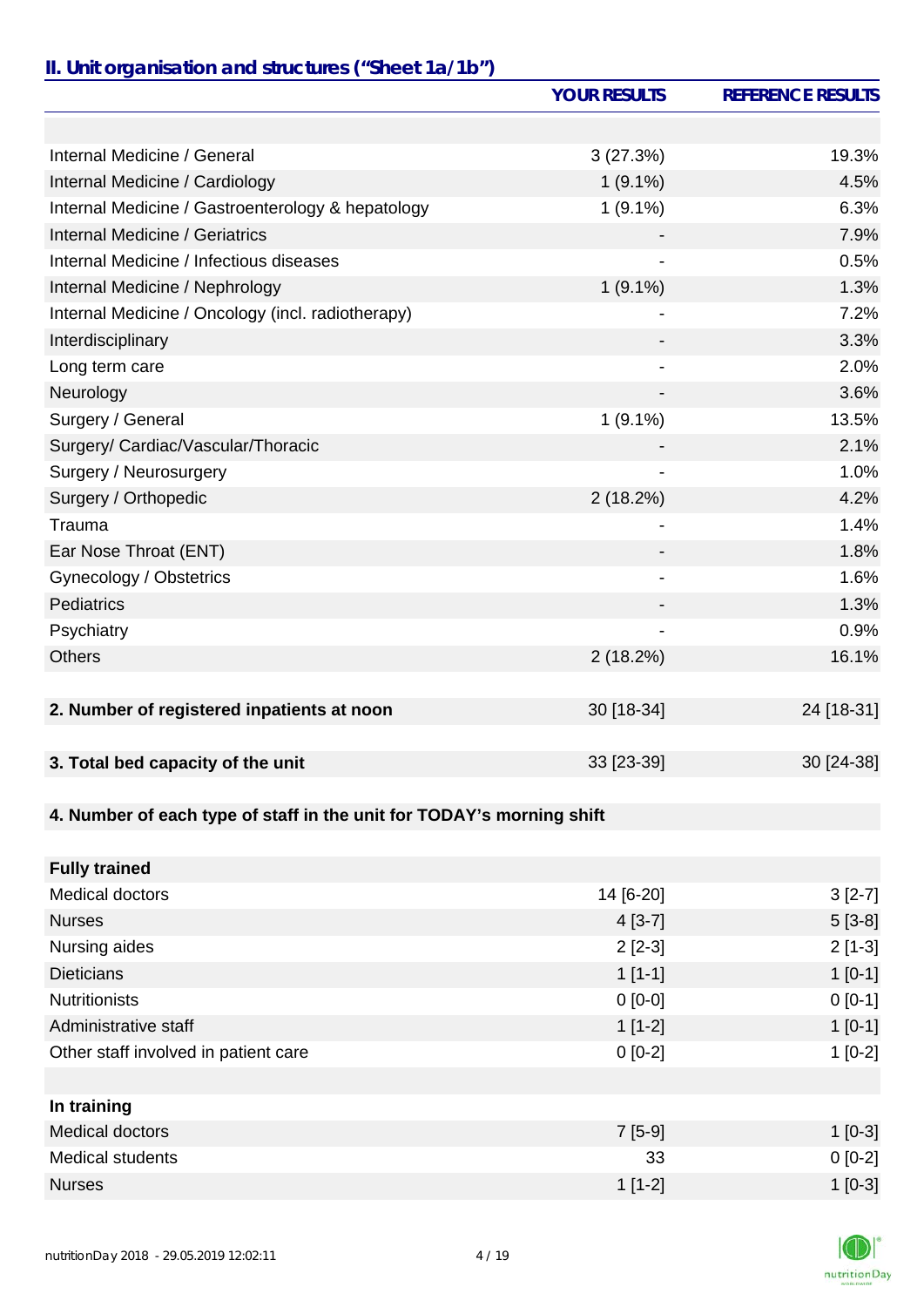| Nursing aides                                                                                       | $1[1-2]$                     | $0[0-0]$        |
|-----------------------------------------------------------------------------------------------------|------------------------------|-----------------|
| <b>Dieticians</b>                                                                                   | $1[1-2]$                     | $0[0-0]$        |
| <b>Nutritionists</b>                                                                                | $0[0-0]$                     | $0[0-0]$        |
| Other staff involved in patient care                                                                | $0[0-0]$                     | $0 [0-0]$       |
|                                                                                                     |                              |                 |
| 5. Is there a nutrition support team in your hospital<br>available?                                 | 4 (100%) Yes                 | 705 (76.4%) Yes |
| 6. Does the unit have a nutrition care strategy?                                                    | 1 (25.0%) Yes                | 678 (73.5%) Yes |
| 7. Is there a person in your unit responsible for<br>nutrition care?                                | 3 (75.0%) Yes                | 644 (69.8%) Yes |
| 8. Is there a dietician, nutritionist or dietetic assistant<br>available for your unit?             | 1Yes                         | 831 (90.0%) Yes |
| 9. Is specific staff responsible for providing feeding<br>assistance to patients during meal times? | 4 (100%) Yes                 | 575 (62.3%) Yes |
| 10. How do you MAINLY screen/monitor patients for<br>malnutrition?                                  |                              |                 |
| At admission                                                                                        |                              |                 |
| No routine screening                                                                                | 5 (45.5%) Yes                | 85 (8.8%) Yes   |
| No fixed criteria                                                                                   | 2 (18.2%) Yes                | 14 (1.4%) Yes   |
| Experience / visual assessment only                                                                 | 4 (36.4%) Yes                | 77 (7.9%) Yes   |
| Weighing / BMI only                                                                                 |                              | 141 (14.5%) Yes |
| Nutritional Risk Screening (NRS) 2002                                                               |                              | 309 (31.9%) Yes |
| Malnutrition Universal Screening Tool (MUST)                                                        |                              | 59 (6.1%) Yes   |
| Malnutrition Screening tool (MST)                                                                   |                              | 70 (7.2%) Yes   |
| <b>SNAQ</b>                                                                                         |                              | 11 (1.1%) Yes   |
| Other formal tool                                                                                   |                              | 148 (15.3%) Yes |
| I do not know                                                                                       |                              | 9 (0.93%) Yes   |
| Missing                                                                                             | $\qquad \qquad \blacksquare$ | 47 (4.8%)       |
|                                                                                                     |                              |                 |
| <b>During hospital stay</b>                                                                         |                              |                 |
| No routine monitoring                                                                               | 2 (18.2%) Yes                | 88 (9.1%) Yes   |
| No fixed criteria                                                                                   | 2 (18.2%) Yes                | 77 (7.9%) Yes   |
| Experience / visual assessment only                                                                 | 4 (36.4%) Yes                | 174 (17.9%) Yes |
| Weighing / BMI only                                                                                 | 3 (27.3%) Yes                | 313 (32.3%) Yes |
| Other formal tool                                                                                   |                              | 251 (25.9%) Yes |
| I do not know                                                                                       |                              | 20 (2.1%) Yes   |
| Missing                                                                                             |                              | 47 (4.8%)       |
|                                                                                                     |                              |                 |
| 11a. Do you routinely use guidelines or standards for<br>nutrition care?                            | 1 (25.0%) Yes                | 724 (80.0%) Yes |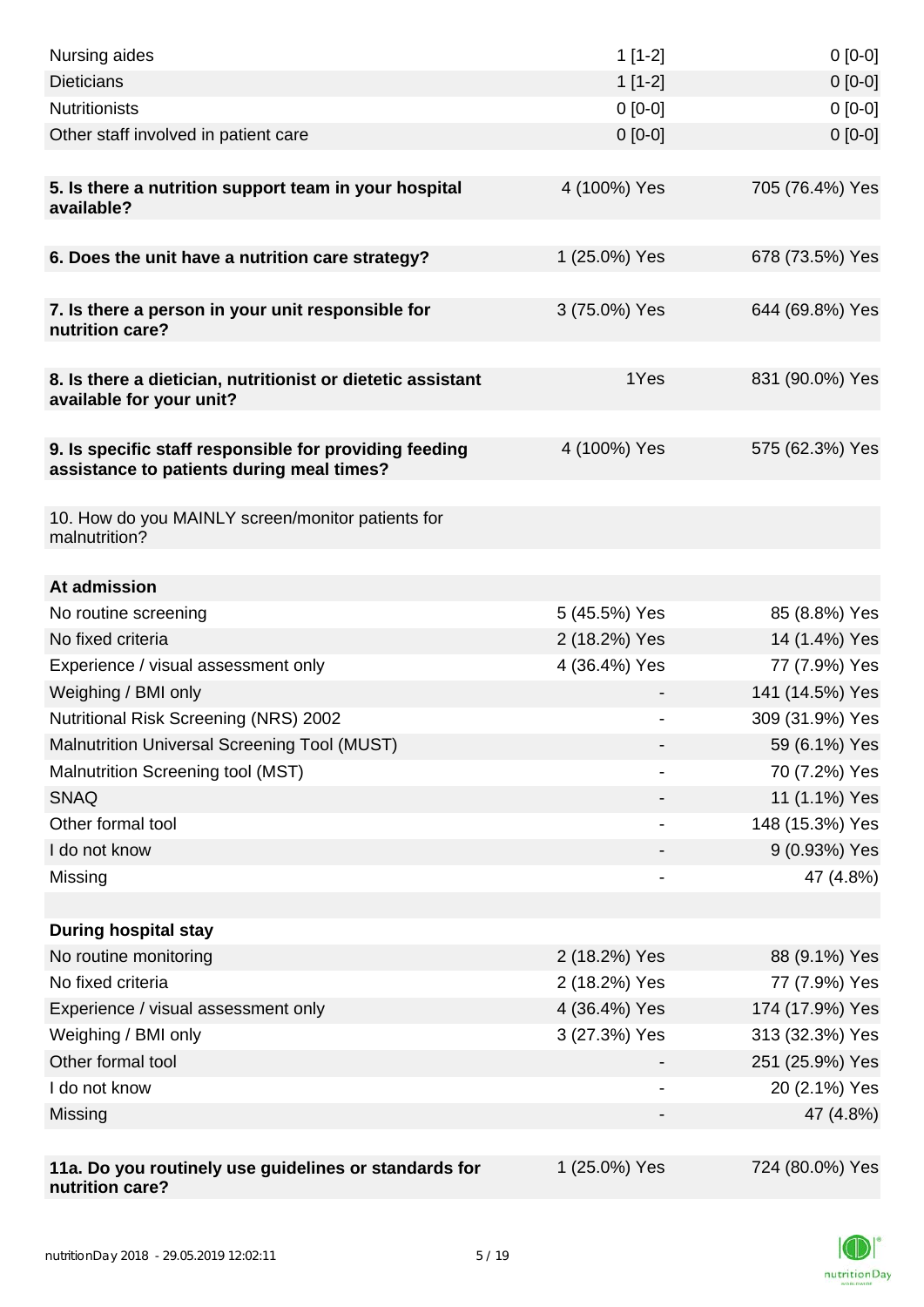| 11b. If yes, which one is mainly used?  |      |                 |
|-----------------------------------------|------|-----------------|
| International guidelines                | Yes  | 186 (25.7%) Yes |
| National guidelines                     |      | 105 (14.5%) Yes |
| Standards on hospital level             | $\,$ | 249 (34.4%) Yes |
| Standards on unit level                 |      | 51 (7.0%) Yes   |
| Individual patient nutrition care plans |      | 116 (16.0%) Yes |
| Other                                   |      | 7 (0.97%) Yes   |
| Missing                                 |      | $10(1.4\%)$     |
|                                         |      |                 |

# **12. What is routinely done in your unit for given patient groups?**

| At risk                                                    |               |                 |
|------------------------------------------------------------|---------------|-----------------|
| Watchful waiting                                           |               | 281 (29.0%) Yes |
| Discuss nutrition care activities during ward rounds       |               | 430 (44.3%) Yes |
| Develop an individual nutrition care plan                  | 1 (9.1%) Yes  | 509 (52.5%) Yes |
| Initiate treatment / nutrition intervention                | 1 (9.1%) Yes  | 582 (60.0%) Yes |
| Consult a nutrition expert (dietician, nutritionist, etc.) | 1 (9.1%) Yes  | 592 (61.0%) Yes |
| Consult a medical professional                             |               | 383 (39.5%) Yes |
| Calculate energy requirements                              | 2 (18.2%) Yes | 479 (49.4%) Yes |
| Calculate protein requirements                             | 1 (9.1%) Yes  | 466 (48.0%) Yes |
|                                                            |               |                 |
| <b>Malnourished</b>                                        |               |                 |
| Watchful waiting                                           |               | 196 (20.2%) Yes |
| Discuss nutrition care activities during ward rounds       |               | 462 (47.6%) Yes |
| Develop an individual nutrition care plan                  | 1 (9.1%) Yes  | 541 (55.8%) Yes |
| Initiate treatment / nutrition intervention                | 2 (18.2%) Yes | 624 (64.3%) Yes |
| Consult a nutrition expert (dietician, nutritionist, etc.) | 2 (18.2%) Yes | 581 (59.9%) Yes |
| Consult a medical professional                             | 1 (9.1%) Yes  | 411 (42.4%) Yes |
| Calculate energy requirements                              | 1 (9.1%) Yes  | 537 (55.4%) Yes |
| Calculate protein requirements                             | 2 (18.2%) Yes | 522 (53.8%) Yes |
|                                                            |               |                 |
| <b>Every patient</b>                                       |               |                 |
| Watchful waiting                                           | 2 (18.2%) Yes | 483 (49.8%) Yes |
| Discuss nutrition care activities during ward rounds       | 1 (9.1%) Yes  | 258 (26.6%) Yes |
| Develop an individual nutrition care plan                  |               | 184 (19.0%) Yes |
| Initiate treatment / nutrition intervention                |               | 135 (13.9%) Yes |
| Consult a nutrition expert (dietician, nutritionist, etc.) |               | 185 (19.1%) Yes |
| Consult a medical professional                             |               | 209 (21.5%) Yes |
| Calculate energy requirements                              |               | 123 (12.7%) Yes |
| Calculate protein requirements                             |               | 113 (11.6%) Yes |
|                                                            |               |                 |
| <b>Never</b>                                               |               |                 |
| Watchful waiting                                           | 2 (18.2%) Yes | 76 (7.8%) Yes   |
| Discuss nutrition care activities during ward rounds       | 3 (27.3%) Yes | 62 (6.4%) Yes   |

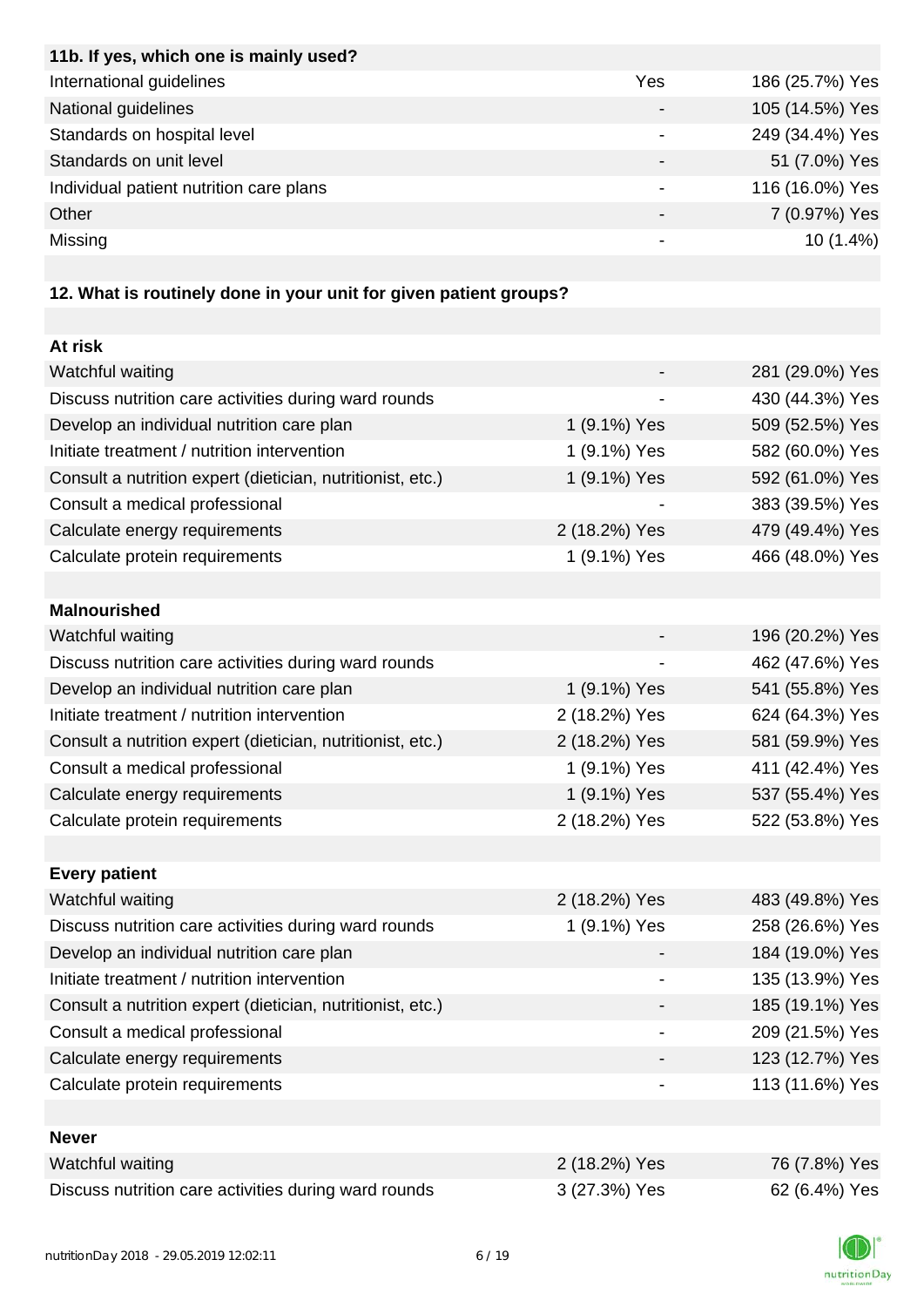| Develop an individual nutrition care plan                          | 3 (27.3%) Yes                | 50 (5.2%) Yes   |
|--------------------------------------------------------------------|------------------------------|-----------------|
| Initiate treatment / nutrition intervention                        | 2 (18.2%) Yes                | 13 (1.3%) Yes   |
| Consult a nutrition expert (dietician, nutritionist, etc.)         | 2 (18.2%) Yes                | 16 (1.6%) Yes   |
| Consult a medical professional                                     | 3 (27.3%) Yes                | 106 (10.9%) Yes |
| Calculate energy requirements                                      | 2 (18.2%) Yes                | 103 (10.6%) Yes |
| Calculate protein requirements                                     | 2 (18.2%) Yes                | 124 (12.8%) Yes |
|                                                                    |                              |                 |
| I do not know                                                      |                              |                 |
| Watchful waiting                                                   |                              | 51 (5.3%) Yes   |
| Discuss nutrition care activities during ward rounds               |                              | 40 (4.1%) Yes   |
| Develop an individual nutrition care plan                          |                              | 22 (2.3%) Yes   |
| Initiate treatment / nutrition intervention                        | $\qquad \qquad \blacksquare$ | 22 (2.3%) Yes   |
| Consult a nutrition expert (dietician, nutritionist, etc.)         |                              | 18 (1.9%) Yes   |
| Consult a medical professional                                     | $\overline{\phantom{a}}$     | 51 (5.3%) Yes   |
| Calculate energy requirements                                      |                              | 40 (4.1%) Yes   |
| Calculate protein requirements                                     | $\overline{\phantom{0}}$     | 42 (4.3%) Yes   |
|                                                                    |                              |                 |
| 13. When do you routinely weigh your patients?                     |                              |                 |
| at admission                                                       | 1 (9.1%) Yes                 | 625 (64.4%) Yes |
| Within 24 hours                                                    | 1 (9.1%) Yes                 | 142 (14.6%) Yes |
| Within 48 hours                                                    |                              | 54 (5.6%) Yes   |
| Within 72 hours                                                    |                              | 27 (2.8%) Yes   |
| Every week                                                         | $\overline{\phantom{a}}$     | 393 (40.5%) Yes |
| Occasionally                                                       | 1 (9.1%) Yes                 | 109 (11.2%) Yes |
| When requested                                                     | 9 (81.8%) Yes                | 483 (49.8%) Yes |
| At discharge                                                       |                              | 52 (5.4%) Yes   |
| Never                                                              |                              | 13 (1.3%) Yes   |
| I do not know                                                      |                              | 4 (0.41%) Yes   |
| No answer given                                                    | 10 (41.7%)                   | 50 (5.2%)       |
|                                                                    |                              |                 |
| 14. What do you do to support adequate food intake of patients?    |                              |                 |
| Offer additional meals or in between snacks                        | 6 (54.5%) Yes                | 730 (75.3%) Yes |
| Offer meal choices                                                 | 2 (18.2%) Yes                | 711 (73.3%) Yes |
| Offer different portion sizes                                      | 6 (54.5%) Yes                | 635 (65.5%) Yes |
| Consider food presentation                                         |                              | 356 (36.7%) Yes |
| Change food texture/consistency as needed                          | 8 (72.7%) Yes                | 797 (82.2%) Yes |
| Consider patient problems with eating and drinking                 | 5 (45.5%) Yes                | 793 (81.8%) Yes |
| Ensure that mealtimes are undisturbed/protected<br>mealtime policy | 1 (9.1%) Yes                 | 218 (22.5%) Yes |
| Promote positive eating environment                                |                              | 281 (29.0%) Yes |
| Consider cultural/religious preferences                            | 11 (100%) Yes                | 559 (57.6%) Yes |
| Consider patient allergies / intolerances                          | 11 (100%) Yes                | 650 (67.0%) Yes |
| Other                                                              |                              | 74 (7.6%) Yes   |
| I do not know                                                      |                              | 19 (2.0%) Yes   |
| No answer given                                                    |                              | 48 (4.9%)       |

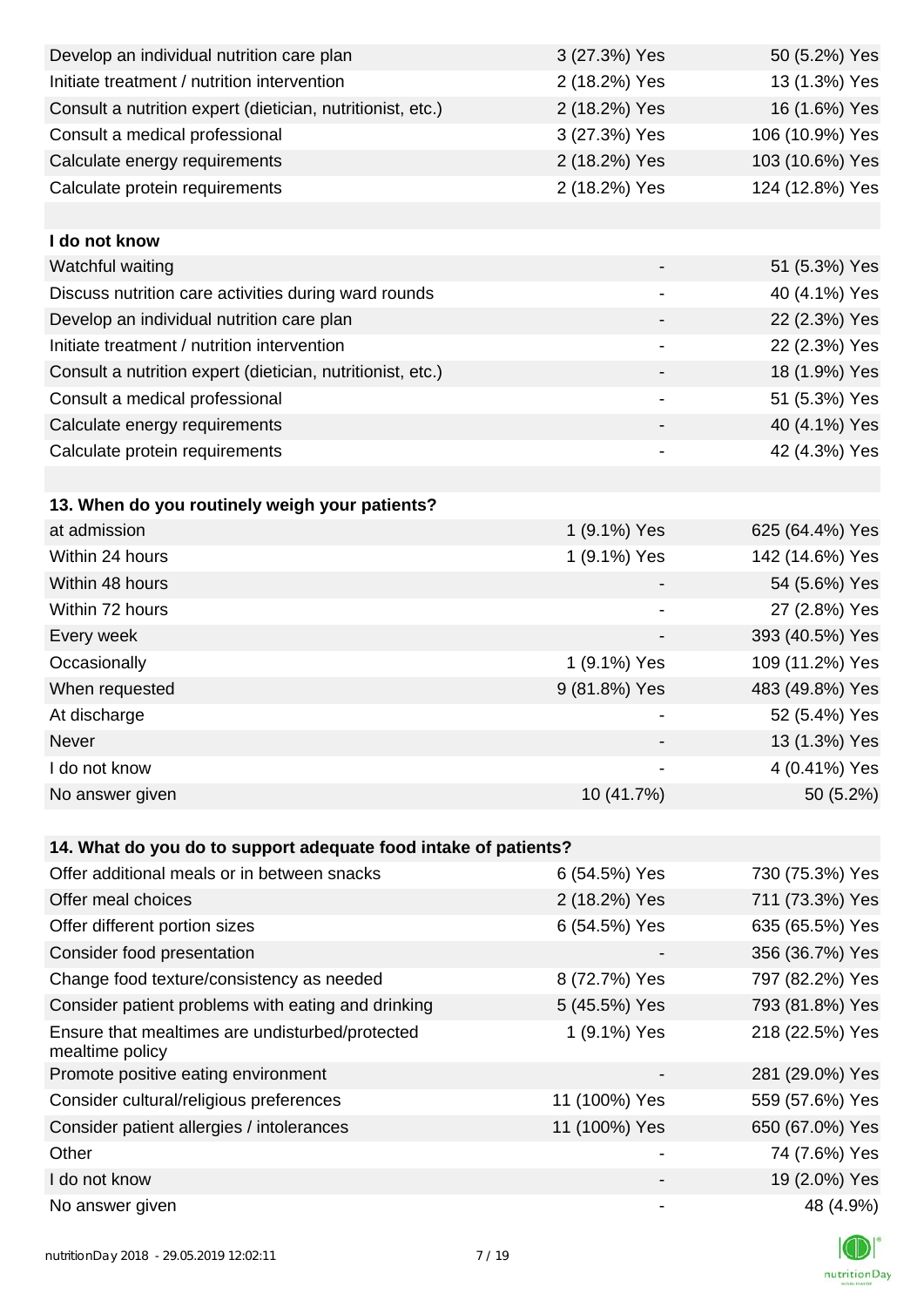| 15. Which nutrition-related standards or routine activities exist in your unit?      |                              |                 |
|--------------------------------------------------------------------------------------|------------------------------|-----------------|
| Nutrition training is available                                                      | 4 (36.4%) Yes                | 558 (57.5%) Yes |
| Reporting of nutrition related information to hospital<br>managers                   | 3 (27.3%) Yes                | 408 (42.1%) Yes |
| Quality indicators are recorded and reported to national<br>or regional level        |                              | 302 (31.1%) Yes |
| Quality indicators are used for internal benchmarking                                | $\overline{\phantom{a}}$     | 358 (36.9%) Yes |
| Patient feedback about food and food service is collected<br>using a questionnaire   |                              | 625 (64.4%) Yes |
| None                                                                                 | $\qquad \qquad \blacksquare$ | 32 (3.3%) Yes   |
| I do not know                                                                        |                              | 38 (3.9%) Yes   |
| No answer given                                                                      | 7 (63.6%)                    | 68 (7.0%)       |
|                                                                                      |                              |                 |
| 16. At admission what is asked and documented?                                       |                              |                 |
| Change in weight                                                                     | 1 (9.1%) Yes                 | 775 (79.9%) Yes |
| Eating habits/difficulties                                                           | 1 (9.1%) Yes                 | 746 (76.9%) Yes |
| Nutrition before admission                                                           | 2 (18.2%) Yes                | 592 (61.0%) Yes |
| None                                                                                 | 2 (18.2%) Yes                | 15 (1.5%) Yes   |
| I do not know                                                                        |                              | 20 (2.1%) Yes   |
| No answer given                                                                      | 7 (63.6%)                    | 70 (7.2%)       |
|                                                                                      |                              |                 |
| 17. On what forms is there a specific part about eating, nutrition or malnutrition?  |                              |                 |
| a. Patient Record has a section for                                                  |                              |                 |
| indicating if the patient is malnourished or at risk of<br>malnutrition              |                              | 708 (73.0%) Yes |
| nutrition treatment                                                                  | 1 (9.1%) Yes                 | 582 (60.0%) Yes |
| None                                                                                 | 2 (18.2%) Yes                | 54 (5.6%) Yes   |
| I do not know                                                                        | 1 (9.1%) Yes                 | 26 (2.7%) Yes   |
|                                                                                      |                              |                 |
| b. Discharge Letter                                                                  |                              |                 |
| summarizes nutrition treatment received during stay                                  |                              | 407 (42.0%) Yes |
| makes future nutrition-related recommendations                                       | 1 (9.1%) Yes                 | 572 (59.0%) Yes |
| None                                                                                 | 2 (18.2%) Yes                | 110 (11.3%) Yes |
| I do not know                                                                        | 1 (9.1%) Yes                 | 69 (7.1%) Yes   |
|                                                                                      |                              |                 |
| 18. Do you provide brochures about malnutrition to at<br>risk/malnourished patients? | 3 (75.0%) Yes                | 356 (44.8%) Yes |
|                                                                                      |                              |                 |
| 19. Who filled in this sheet?                                                        |                              |                 |
| <b>Head staff</b>                                                                    | 1 (9.1%) Yes                 | 281 (29.0%) Yes |
| Dietician                                                                            | 2 (18.2%) Yes                | 517 (53.3%) Yes |
| <b>Nurse</b>                                                                         |                              | 279 (28.8%) Yes |

 $\circledR$ nutritionDay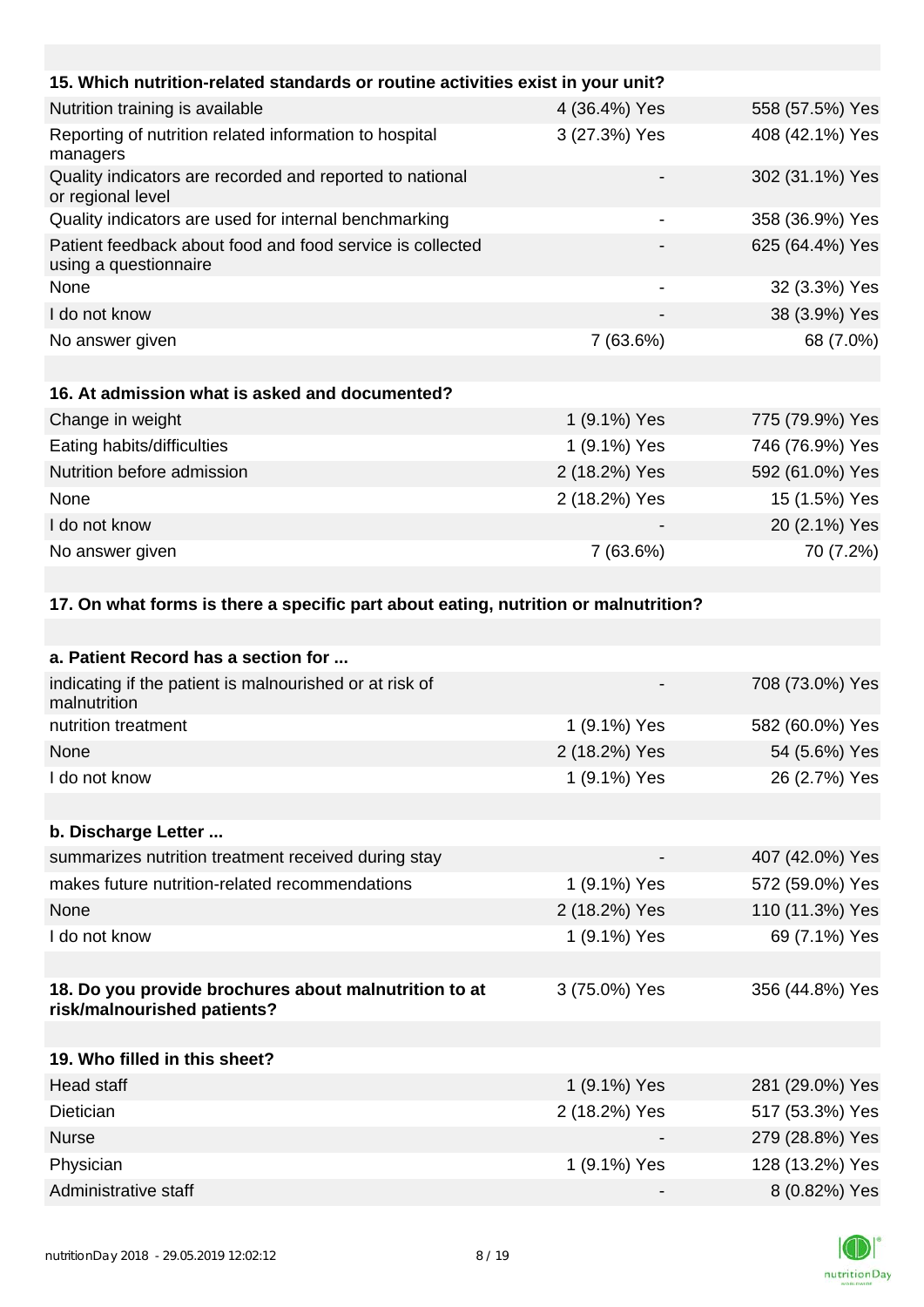| Other         | $\overline{\phantom{0}}$ | 39 (4.0%) Yes |
|---------------|--------------------------|---------------|
| None          |                          |               |
| I do not know | $\,$                     | 7 (0.72%) Yes |

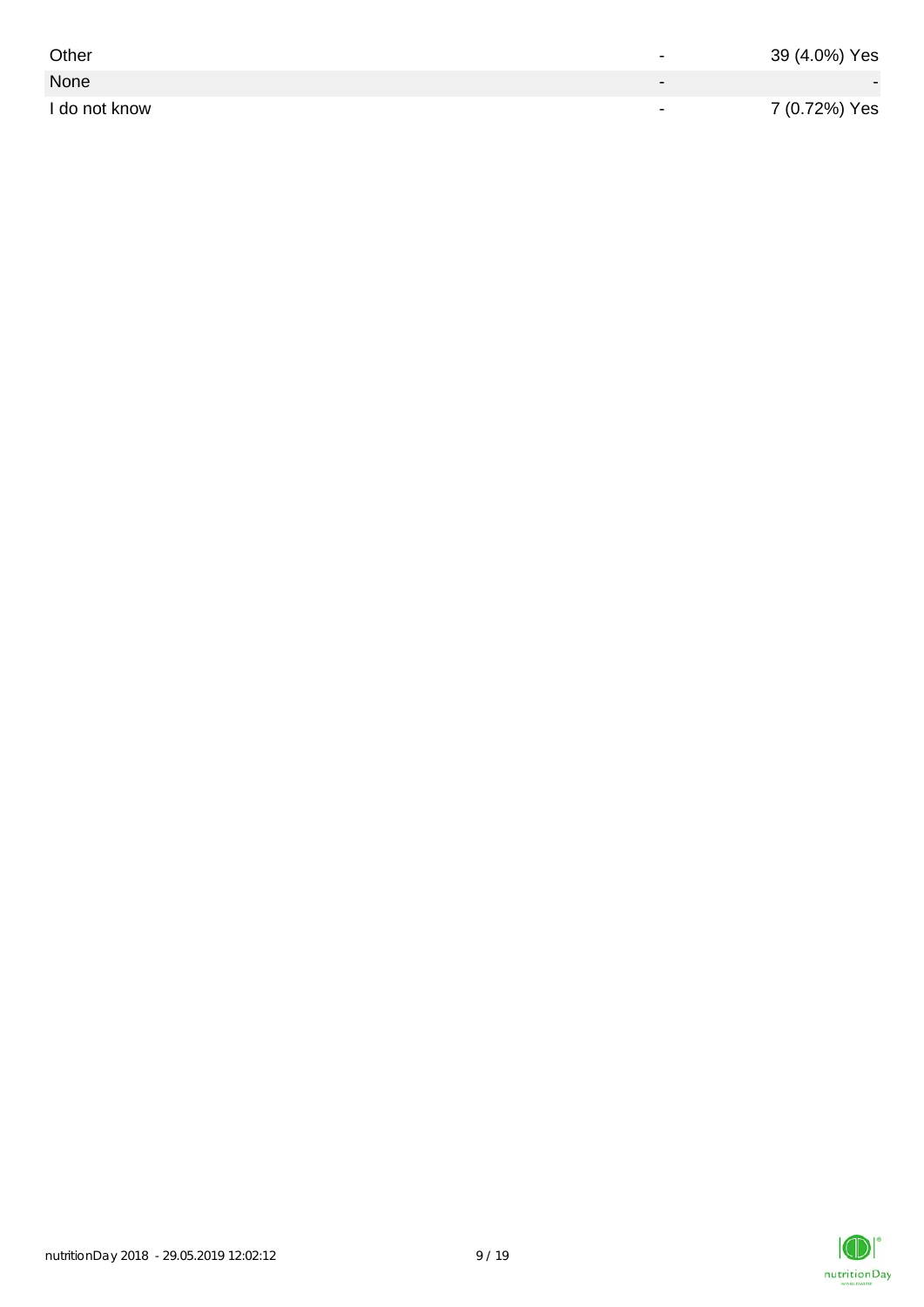|                                                                                         | <b>YOUR RESULTS</b> | <b>REFERENCE RESULTS</b> |
|-----------------------------------------------------------------------------------------|---------------------|--------------------------|
|                                                                                         |                     |                          |
| Total                                                                                   | 174                 | 17827                    |
| Age                                                                                     | 71 [57-81]          | 67 [53-78]               |
| Female                                                                                  | 80 (46.0%)          | 8951 (50.2%)             |
| Weight                                                                                  | 70.8±15.9           | $70.1 \pm 19.2$          |
| Height                                                                                  | 168±9               | 165±10                   |
| <b>BMI</b>                                                                              | $25.2 + 5.0$        | $25.5 \pm 6.0$           |
|                                                                                         |                     |                          |
| 1. This hospital admission was                                                          |                     |                          |
| planned                                                                                 | 41 (23.6%)          | 6798 (38.1%)             |
| an emergency                                                                            | 72 (41.4%)          | 9562 (53.6%)             |
| I do not know                                                                           | 61 (35.1%)          | 1467 (8.2%)              |
| No answer given                                                                         |                     |                          |
| 2a. Diagnosis at admission                                                              |                     |                          |
| 0100 Infectious and parasitic diseases                                                  | 12 (6.9%)           | 1555 (8.7%)              |
| 0200 Neoplasms                                                                          | 15 (8.6%)           | 3133 (17.6%)             |
| 0300 Blood and bloodforming organs and the immune                                       | 12 (6.9%)           | 1159 (6.5%)              |
| mechanism                                                                               |                     |                          |
| 0400 Endocrine, nutritional and metabolic diseases                                      | 3(1.7%)             | 2190 (12.3%)             |
| 0500 Mental health                                                                      | 1(0.57%)            | 851 (4.8%)               |
| 0600 Nervous system                                                                     | $7(4.0\%)$          | 1636 (9.2%)              |
| 0700 Eye and adnexa                                                                     |                     | 236 (1.3%)               |
| 0800 Ear and mastoid process                                                            | 1(0.57%)            | 127 (0.71%)              |
| 0900 Circulatory system                                                                 | 22 (12.6%)          | 3801 (21.3%)             |
| 1000 Respiratory system                                                                 | 3(1.7%)             | 2810 (15.8%)             |
| 1100 Digestive system                                                                   | 24 (13.8%)          | 4343 (24.4%)             |
| 1200 Skin and subcutaneous tissue                                                       | $2(1.1\%)$          | 786 (4.4%)               |
| 1300 Musculoskeletal system and connective tissue                                       | 44 (25.3%)          | 2703 (15.2%)             |
| 1400 Genitourinary system                                                               | 38 (21.8%)          | 1776 (10.0%)             |
| 1500 Pregnancy, childbirth and the puerperium                                           |                     | 198 (1.1%)               |
| 1600 Conditions originating in the perinatal period                                     |                     | 25 (0.14%)               |
| 1700 Congenital/chromosomal abnormalities                                               |                     | 31 (0.17%)               |
| 1800 Symptoms, signs, abnormal clinical/lab findings                                    | 3(1.7%)             | 816 (4.6%)               |
| 1900 Injury, poisoning                                                                  | 10 (5.7%)           | 512 (2.9%)               |
| 2000 External causes of morbidity and mortality (e.g.<br>transport accidents, assaults) |                     | 379 (2.1%)               |
| 2100 Factors influencing health status and contact with<br>health services              | 1(0.57%)            | 619 (3.5%)               |
| No answer given                                                                         |                     |                          |
|                                                                                         |                     |                          |
| 3. Which conditions/comorbidities does this patient have?                               |                     |                          |
| Cardiac insufficiency                                                                   | $9(8.0\%)$          | 3518 (22.5%)             |

 $\mathbb{I}(\mathbb{I})$ nutritionDay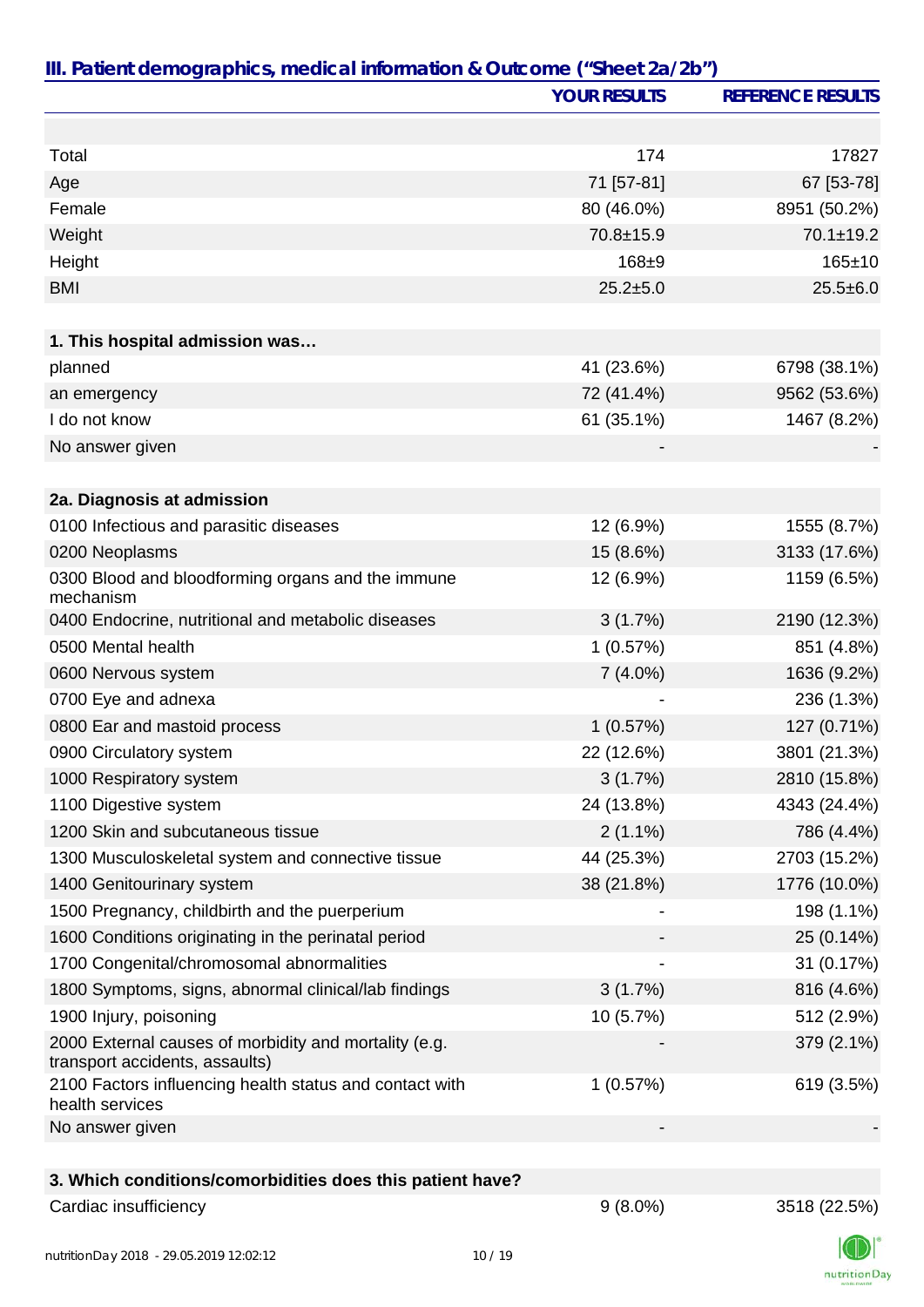| Myocardial infarction                                | 2(1.8%)     | 823 (5.4%)    |
|------------------------------------------------------|-------------|---------------|
| Chronic lung disease                                 | 8(7.2%)     | 2299 (14.8%)  |
| Cerebral vascular disease                            | 6(5.3%)     | 1523 (9.9%)   |
| Peripheral vascular disease                          | 6(5.4%)     | 1931 (12.6%)  |
| Chronic liver disease                                | 10 (9.1%)   | 992 (6.5%)    |
| Chronic kidney disease                               | 13 (12.1%)  | 1734 (11.3%)  |
| <b>Diabetes</b>                                      | 26 (22.2%)  | 3888 (24.9%)  |
| Cancer                                               | 31 (27.0%)  | 3763 (24.2%)  |
| Infection                                            | 9(7.8%)     | 2245 (14.5%)  |
| Dementia                                             | 5(4.5%)     | 798 (5.2%)    |
| Major depressive disorder                            | 7(6.3%)     | 853 (5.6%)    |
| Other chronic mental disorder                        | $2(1.9\%)$  | 815 (5.4%)    |
| Other chronic disease                                | 23 (18.9%)  | 4031 (25.9%)  |
| None                                                 | 38 (21.8%)  | 3008 (16.9%)  |
|                                                      |             |               |
| 4a. Previous operation during this hospital stay     |             |               |
| Yes, planned                                         | 16 (9.2%)   | 3584 (20.1%)  |
| Yes, acute                                           | 24 (13.8%)  | 1077 (6.0%)   |
| <b>No</b>                                            | 30 (17.2%)  | 12545 (70.4%) |
| I do not know                                        | 1(0.57%)    | 230 (1.3%)    |
| Missing                                              | 103 (59.2%) | 391 (2.2%)    |
|                                                      |             |               |
| Days since operation                                 | $6[3-61]$   | $3[1-11]$     |
|                                                      |             |               |
| 4b. Planned operation during this hospital stay      |             |               |
| Yes, today or tomorrow                               | 5(2.9%)     | 1266 (7.1%)   |
| Yes, later                                           | 4(2.3%)     | 953 (5.3%)    |
| No                                                   | 59 (33.9%)  | 13798 (77.4%) |
| I do not know                                        | $2(1.1\%)$  | 833 (4.7%)    |
| Missing                                              | 104 (59.8%) | 977 (5.5%)    |
|                                                      |             |               |
| 5. Previous ICU admission during this hospital stay? | 7(9.9%)     | 1781 (10.0%)  |
| (Yes)                                                |             |               |
|                                                      |             |               |
| 6. Is this patient terminally ill?                   | $2(1.1\%)$  | 1122 (6.3%)   |
|                                                      |             |               |
| 7. Fluid status                                      |             |               |
| Normal                                               | 83 (47.7%)  | 13668 (76.7%) |
| Overloaded                                           | 4(2.3%)     | 1008 (5.7%)   |
| Dehydrated                                           | 1(0.57%)    | 878 (4.9%)    |
| I do not know                                        | 86 (49.4%)  | 2273 (12.8%)  |
| Missing                                              |             |               |
|                                                      |             |               |
| 8. Number of different medications planned           |             |               |
| Oral                                                 | $2[0-4]$    | $5[2-8]$      |
| nutritionDay 2018 - 29.05.2019 12:02:12              | 11/19       |               |
|                                                      |             |               |

nutritionDay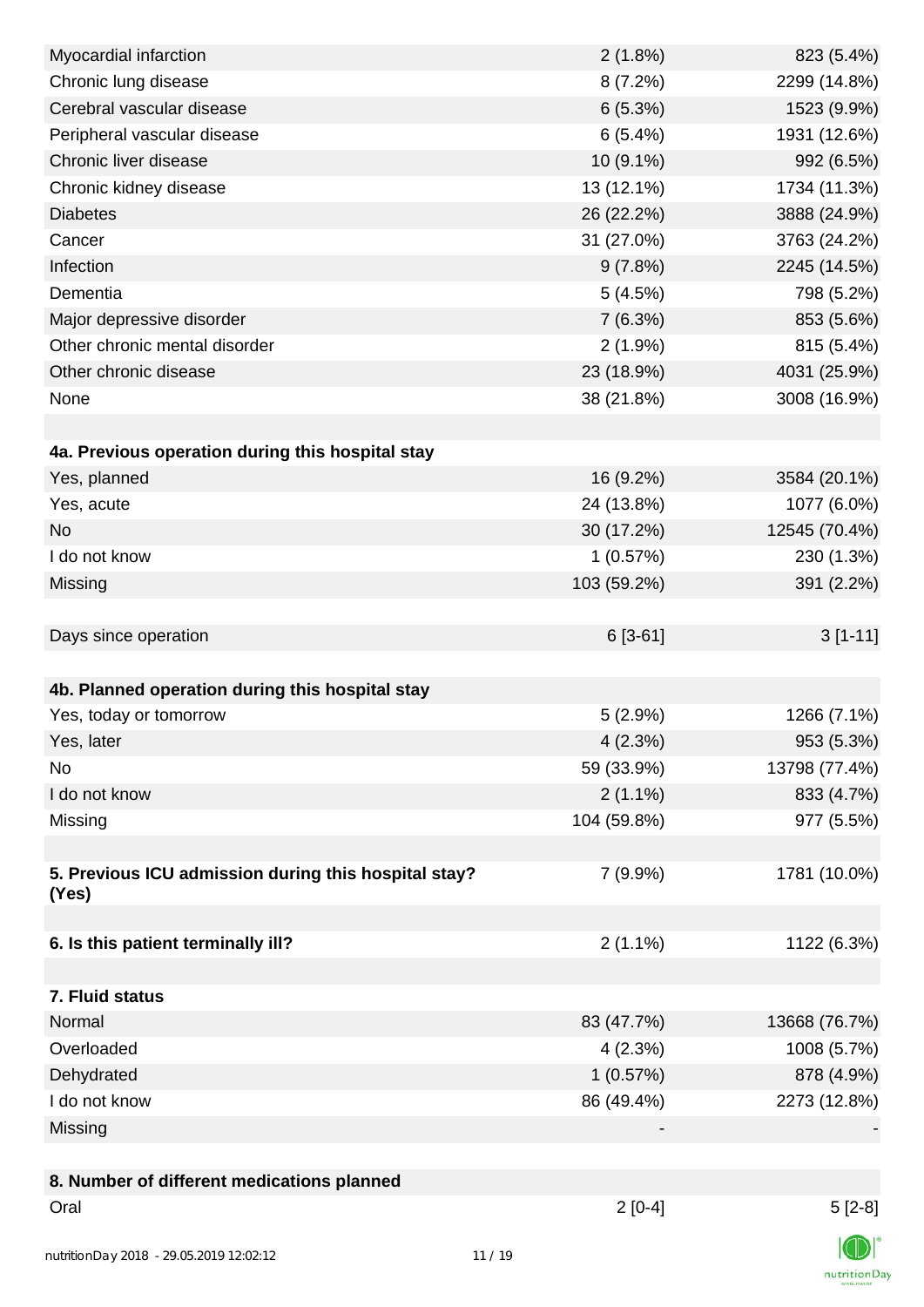| Other                                                                                    | $3[1-5]$    | $2[1-4]$      |
|------------------------------------------------------------------------------------------|-------------|---------------|
|                                                                                          |             |               |
| 9. Was this patient identified as malnourished or at risk of malnutrition?               |             |               |
| Malnourished                                                                             | 16 (9.2%)   | 2050 (11.5%)  |
| At risk                                                                                  | 14 (8.0%)   | 3162 (17.7%)  |
| No                                                                                       | 65 (37.4%)  | 11117 (62.4%) |
| I do not know                                                                            | 79 (45.4%)  | 1498 (8.4%)   |
| Missing                                                                                  |             |               |
|                                                                                          |             |               |
| 10. IV Fluids                                                                            |             |               |
| Electrolyte solution (NaCl, Ringers lactate, etc)                                        | 27 (15.5%)  | 6470 (36.3%)  |
| 5% Glucose solution                                                                      | 5(2.9%)     | 1853 (10.4%)  |
|                                                                                          |             |               |
| 11. Number of ONS drinks planned                                                         | $0[0-0]$    | $0[0-0]$      |
|                                                                                          |             |               |
| 12. Nutrition intake                                                                     |             |               |
| Regular hospital food                                                                    | 61 (35.1%)  | 10454 (58.6%) |
| Fortified/enriched hospital food                                                         | 10 (5.7%)   | 1962 (11.0%)  |
| Protein/energy supplement (e.g. ONS drinks)                                              | 1(0.57%)    | 2469 (13.8%)  |
| <b>Enteral nutrition</b>                                                                 | 4(2.3%)     | 882 (4.9%)    |
| Parenteral nutrition                                                                     | $2(1.1\%)$  | 929 (5.2%)    |
| Special diet                                                                             | 90 (51.7%)  | 5732 (32.2%)  |
| None                                                                                     | $9(5.2\%)$  | 895 (5.0%)    |
|                                                                                          |             |               |
| 13a. All lines and Tubes                                                                 |             |               |
| <b>Central Venous</b>                                                                    | 1(1.4%)     | 1535 (8.6%)   |
| Peripheral venous access                                                                 | 38 (53.5%)  | 8238 (46.2%)  |
| Nasogastric                                                                              | 3(4.2%)     | 462 (2.6%)    |
| Nasojejunal                                                                              |             | 79 (0.44%)    |
| Nasoduadenal                                                                             |             | 67 (0.38%)    |
| Enterostoma                                                                              |             | 82 (0.46%)    |
|                                                                                          | $1(1.4\%)$  | 137 (0.77%)   |
| Percutaneous endoscopy/surgical gastrostomy                                              |             |               |
| Percutaneous endoscopy/surgical jejunostomy                                              |             | 63 (0.35%)    |
| None                                                                                     | 131 (75.3%) | 8032 (45.1%)  |
| 13b. Were there complications with nutrition related lines<br>and tubes since admission? |             |               |
| Yes, previously                                                                          | 1(0.57%)    | 247 (1.4%)    |
| Yes, ongoing                                                                             | $2(1.1\%)$  | 173 (0.97%)   |
| No                                                                                       | 65 (37.4%)  | 14548 (81.6%) |
| I do not know                                                                            | $2(1.1\%)$  | 1646 (9.2%)   |
| Missing                                                                                  | 104 (59.8%) | 1213 (6.8%)   |
|                                                                                          |             |               |

#### **14. Please indicate if any of the following was done for this patient since admission**

Energy requirements were determined 16 (22.5%) 6273 (35.2%)

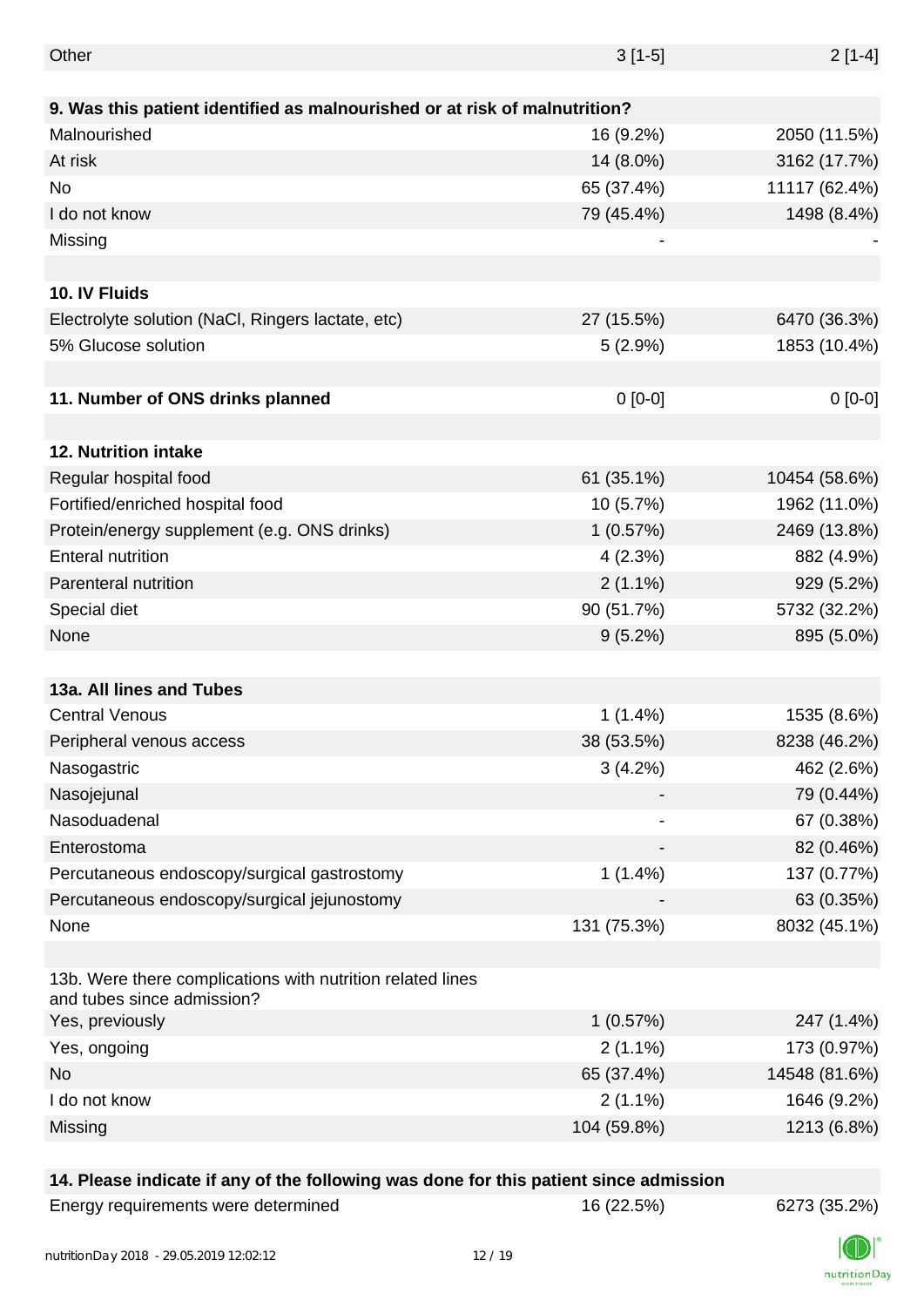| Protein requirements were determined                     | 16 (22.5%)  | 5516 (30.9%)  |
|----------------------------------------------------------|-------------|---------------|
| Food/Nutrition intake was recorded in the patient record | 17 (23.9%)  | 7653 (42.9%)  |
| Nutrition treatment plan was developed                   | 18 (25.4%)  | 6036 (33.9%)  |
| Nutrition expert was consulted                           | 18 (25.4%)  | 6237 (35.0%)  |
| Malnutrition status is recorded in the patient record    | 15 (21.1%)  | 5297 (29.7%)  |
| None                                                     |             |               |
|                                                          |             |               |
| 15a. Energy goal                                         |             |               |
| $< 500$ kcal                                             | 1(0.57%)    | 749 (4.2%)    |
| 500-999 kcal                                             |             | 194 (1.1%)    |
| 1000-1499 kcal                                           | 3(1.7%)     | 1695 (9.5%)   |
| 1500-1999 kcal                                           | 41 (23.6%)  | 5578 (31.3%)  |
| >=2000 kcal                                              |             | 1992 (11.2%)  |
| Not determined                                           | 17 (9.8%)   | 6066 (34.0%)  |
| I do not know                                            | $9(5.2\%)$  | 1515 (8.5%)   |
| Missing                                                  | 103 (59.2%) | 38 (0.21%)    |
|                                                          |             |               |
| 15b. Energy intake                                       |             |               |
| $< 500$ kcal                                             | $7(4.0\%)$  | 1264 (7.1%)   |
| 500-999 kcal                                             |             | 900 (5.0%)    |
| 1000-1499 kcal                                           | $7(4.0\%)$  | 2387 (13.4%)  |
| 1500-1999 kcal                                           | 33 (19.0%)  | 3954 (22.2%)  |
| >=2000 kcal                                              |             | 1047 (5.9%)   |
| Not determined                                           | 15 (8.6%)   | 6021 (33.8%)  |
| I do not know                                            | $9(5.2\%)$  | 2199 (12.3%)  |
| Missing                                                  | 103 (59.2%) | 55 (0.31%)    |
|                                                          |             |               |
| 16. Since admission, this patient's health status has    |             |               |
| Improved                                                 | 45 (25.9%)  | 8831 (49.5%)  |
| Deteriorated                                             | 1(0.57%)    | 1039 (5.8%)   |
| Remained the same                                        | 20 (11.5%)  | 4935 (27.7%)  |
| This patient has just been admitted                      | $2(1.1\%)$  | 1248 (7.0%)   |
| I do not know                                            | 3(1.7%)     | 1774 (10.0%)  |
| Missing                                                  | 103 (59.2%) |               |
|                                                          |             |               |
| Length of hospital stay (days)                           | 11 [6-19]   | 12 [6-24]     |
|                                                          |             |               |
| <b>Outcome Code</b>                                      |             |               |
| 1= Still in the hospital                                 | $7(4.0\%)$  | 1702 (9.5%)   |
| 2= Transferred to another hospital                       | $2(1.1\%)$  | 419 (2.4%)    |
| 3= Transferred to long term care                         | 1(0.57%)    | 780 (4.4%)    |
| 4= Rehabilitation                                        |             | 785 (4.4%)    |
| 5= Discharged home                                       | 88 (50.6%)  | 13163 (73.8%) |
| 6= Death                                                 | 5(2.9%)     | 535 (3.0%)    |

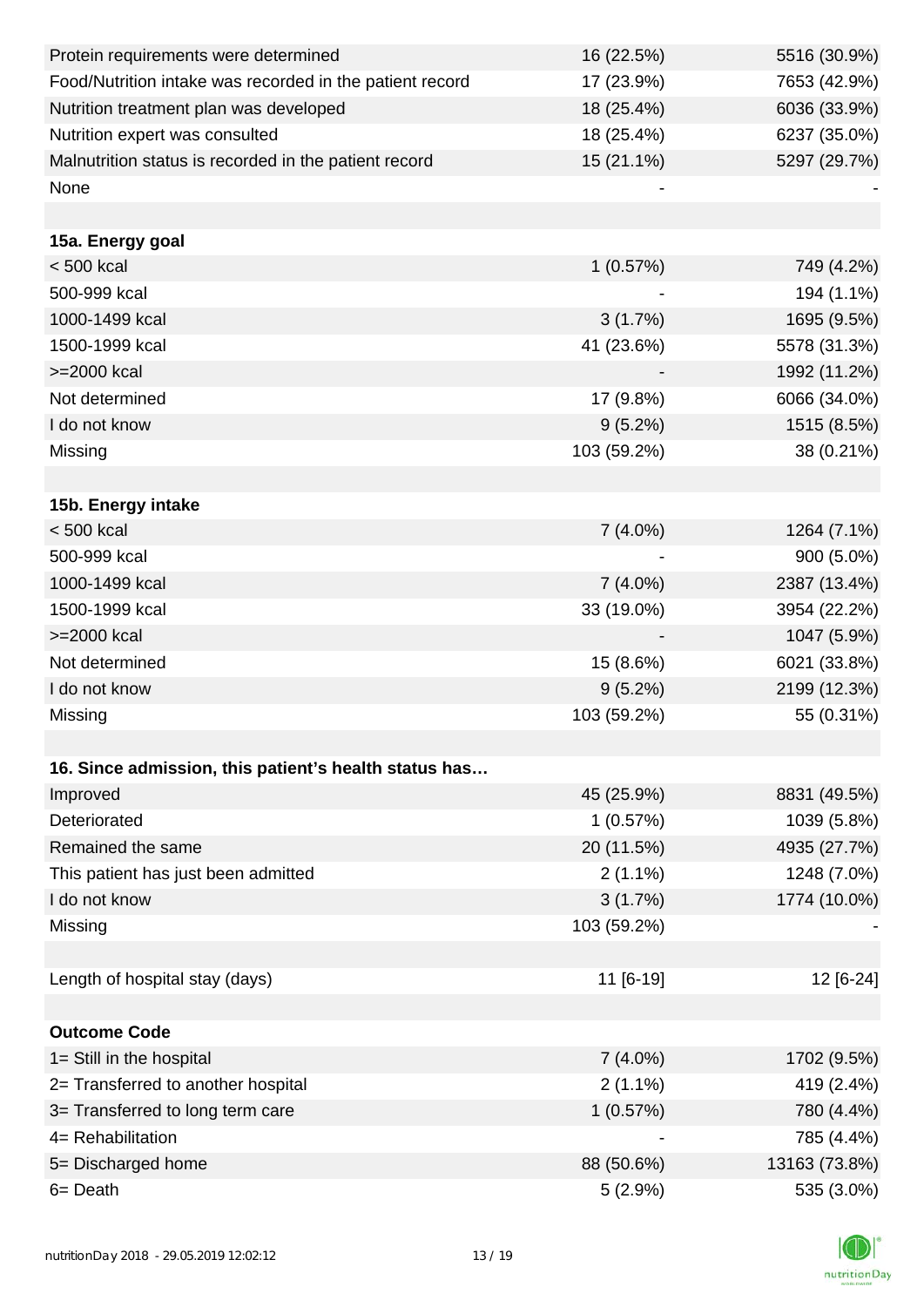| $7 =$ Others                         |                          | 310 (1.7%)    |
|--------------------------------------|--------------------------|---------------|
| Missing                              | 71 (40.8%)               | 133 (0.75%)   |
|                                      |                          |               |
| Readmitted since ND                  |                          |               |
| $1 = No$                             | 88 (91.7%)               | 11846 (75.5%) |
| 2= Yes, same hospital planned        | $1(1.0\%)$               | 1043 (6.7%)   |
| 3= Yes, same hospital unplanned      | $\overline{\phantom{0}}$ | 889 (5.7%)    |
| 4= Yes, different hospital planned   |                          | 68 (0.43%)    |
| 5= Yes, different hospital unplanned | $\overline{\phantom{0}}$ | 68 (0.43%)    |
| 6= Unknown                           | ٠                        | 646 (4.1%)    |
| Missing                              | 7(7.3%)                  | 1059 (6.8%)   |

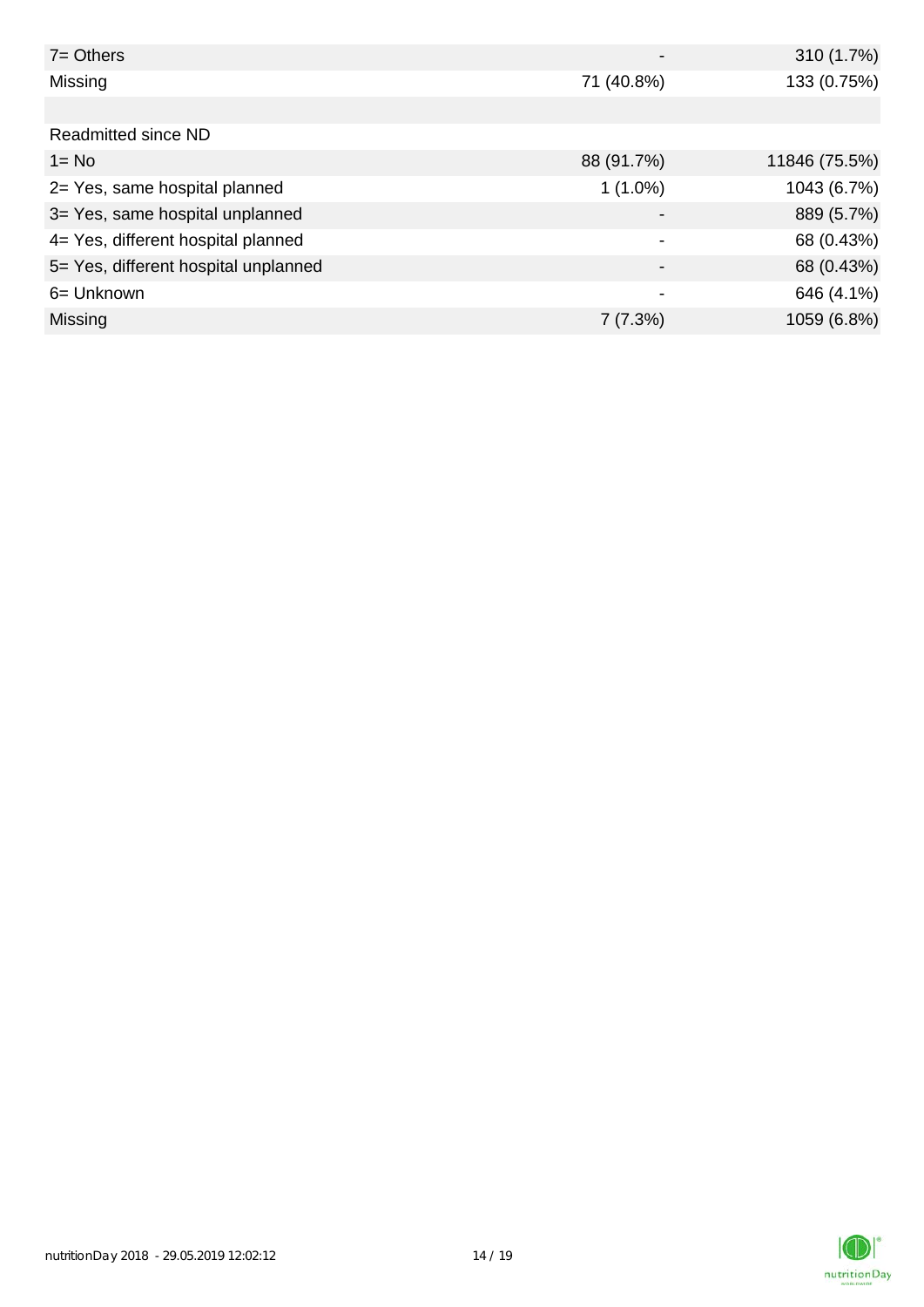|                                                                                      | <b>YOUR RESULTS</b> | <b>REFERENCE RESULTS</b> |
|--------------------------------------------------------------------------------------|---------------------|--------------------------|
|                                                                                      |                     |                          |
| 1. What are your typical dietary habits?                                             |                     |                          |
| No special dietary habits                                                            | 50 (28.9%)          | 12235 (71.0%)            |
| I am vegetarian                                                                      | 3(1.7%)             | 370 (2.1%)               |
| I adhee to a vegan diet                                                              | 1(0.58%)            | 132 (0.77%)              |
| I eat gluten-free diet                                                               |                     | 156 (0.91%)              |
| I avoid added sugars                                                                 | 5(2.9%)             | 2604 (15.1%)             |
| I avoid carbohydrates                                                                | 4(2.3%)             | 1038 (6.0%)              |
| I eat a low fat-diet                                                                 | $5(2.9\%)$          | 1930 (11.2%)             |
| I am lactose intolerant                                                              | 6(3.5%)             | 572 (3.3%)               |
| Other special diet due to intolerances/allergies                                     | 1(0.58%)            | 323 (1.9%)               |
| Other                                                                                | 4(2.3%)             | 1219 (7.1%)              |
| No answer given                                                                      | 104 (60.1%)         | 337 (2.0%)               |
|                                                                                      |                     |                          |
| 2. Where did you live before your current hospital admission?                        |                     |                          |
| At home                                                                              | 57 (32.9%)          | 15276 (88.7%)            |
| In a nursing home or other live-in facility                                          |                     | 609 (3.5%)               |
| I was transferred from another hospital                                              | 12 (6.9%)           | 883 (5.1%)               |
| Other                                                                                |                     | 268 (1.6%)               |
| Missing                                                                              | 104 (60.1%)         | 185 (1.1%)               |
|                                                                                      |                     |                          |
| 3. In general, are you able to walk?                                                 |                     |                          |
| Yes                                                                                  | 31 (17.9%)          | 11104 (64.5%)            |
| Yes, with someone's help                                                             | 2(1.2%)             | 1762 (10.2%)             |
| Yes, independently using a cane, walker, or crutches                                 | 16 (9.2%)           | 2412 (14.0%)             |
| No, I have a wheelchair                                                              | 16 (9.2%)           | 712 (4.1%)               |
| No, I am bedridden                                                                   | 4(2.3%)             | 988 (5.7%)               |
| Missing                                                                              | 104 (60.1%)         | 243 (1.4%)               |
|                                                                                      |                     |                          |
| 4. In general, how would you say your health is?                                     |                     |                          |
| Very good                                                                            | $7(4.0\%)$          | 1252 (7.3%)              |
| Good                                                                                 | 28 (16.2%)          | 6191 (36.0%)             |
| Fair                                                                                 | 24 (13.9%)          | 6489 (37.7%)             |
| Poor                                                                                 | $7(4.0\%)$          | 2490 (14.5%)             |
| Very poor                                                                            | 2(1.2%)             | 558 (3.2%)               |
| Missing                                                                              | 105 (60.7%)         | 241 (1.4%)               |
|                                                                                      |                     |                          |
| 5. Over the last 12 months prior to your current hospital admission approximately    |                     |                          |
| how many times have you seen a doctor?                                               | $1[0-3]$            | $5[2-10]$                |
| how many times have you been admitted to the<br>hospital (Emergency room, any ward)? | $0[0-1]$            | $1[0-2]$                 |
| how many nights in total have you spent in hospital?                                 | $0[0-7]$            | $5[0-15]$                |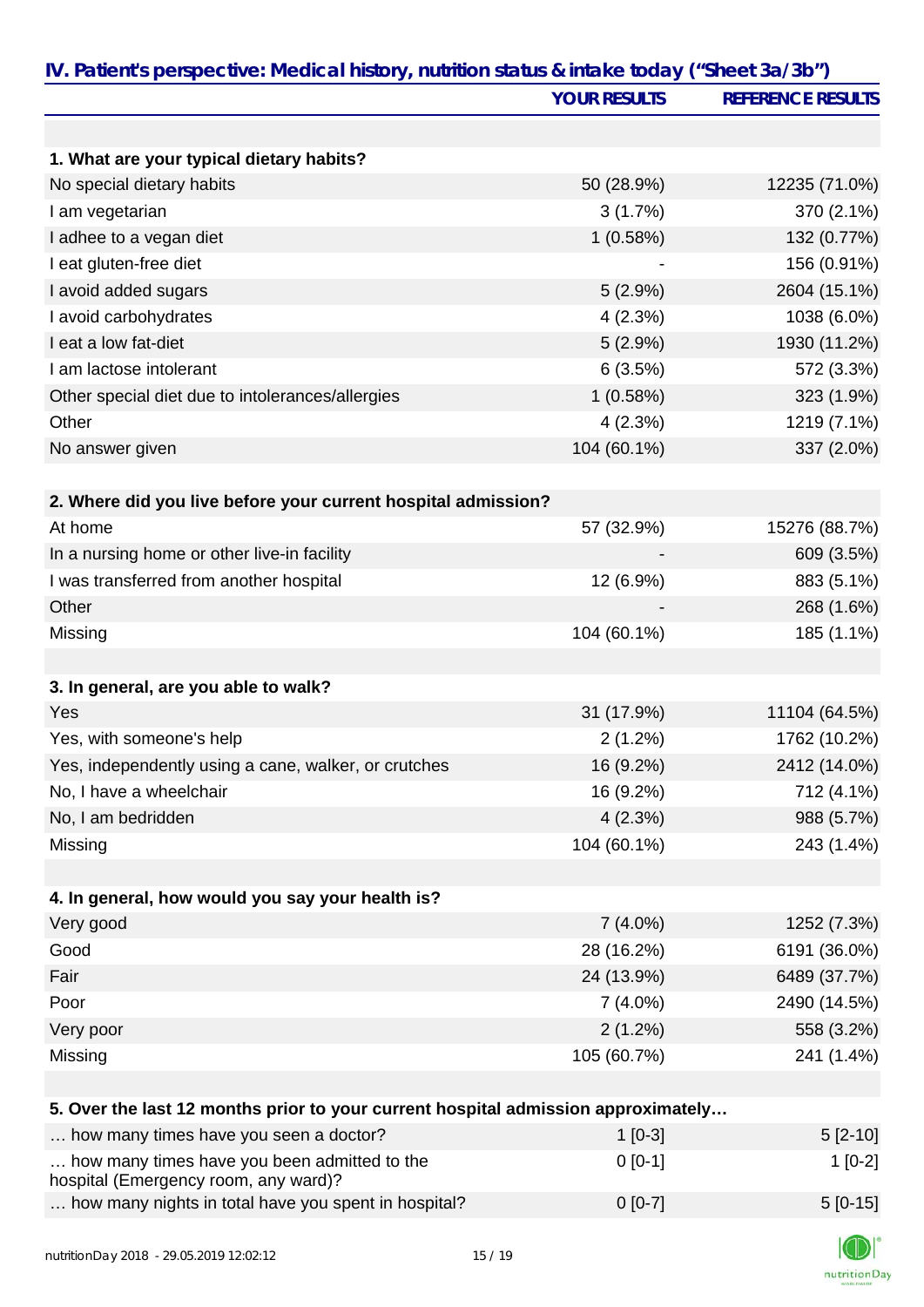| 6. How many different medications do you take routinely each day (prior to hospitalisation)? |             |              |
|----------------------------------------------------------------------------------------------|-------------|--------------|
| $1 - 2$                                                                                      | 21 (12.1%)  | 3323 (19.3%) |
| $3 - 5$                                                                                      | 28 (16.2%)  | 4698 (27.3%) |
| More than 5                                                                                  | 14 (8.1%)   | 5507 (32.0%) |
| None                                                                                         | 5(2.9%)     | 2633 (15.3%) |
| I do not know                                                                                | 1(0.58%)    | 778 (4.5%)   |
| Missing                                                                                      | 104 (60.1%) | 282 (1.6%)   |
|                                                                                              |             |              |
| 7. Do you have health insurance?                                                             |             |              |
| Yes, private insurance only                                                                  | 1(0.58%)    | 2738 (15.9%) |
| Yes, public insurance only                                                                   | 59 (34.1%)  | 8466 (49.2%) |
| Yes, both                                                                                    | 1(0.58%)    | 2117 (12.3%) |
| None                                                                                         | 8(4.6%)     | 2268 (13.2%) |
| I prefer not to answer                                                                       |             | 1018 (5.9%)  |
| Missing                                                                                      | 104 (60.1%) | 614 (3.6%)   |
|                                                                                              |             |              |
| 8. What was your weight 5 years ago?                                                         | 75 [64-85]  | 72 [60-85]   |
| I do not know                                                                                | $7(4.0\%)$  | 4280 (24.9%) |
|                                                                                              |             |              |
| 9a. Have you lost weight within the last 3 months?                                           |             |              |
| Yes, intentionally                                                                           | 17 (9.8%)   | 1639 (9.5%)  |
| Yes, unintentionally                                                                         | 80 (46.2%)  | 6488 (37.7%) |
| No, my weight stayed the same                                                                | 60 (34.7%)  | 5108 (29.7%) |
| No, I gained weight                                                                          | 12 (6.9%)   | 1894 (11.0%) |
| I do not know                                                                                | 4(2.3%)     | 1680 (9.8%)  |
| Missing                                                                                      |             | 412 (2.4%)   |
|                                                                                              |             |              |
| 9b. If yes, how many kg did you lose?                                                        | $5[3-10]$   | $6[4-10]$    |
| I do not know                                                                                | 11 (11.3%)  | 1267 (15.6%) |
|                                                                                              |             |              |
| 10. Did you know about your hospitalisation two days                                         | 16 (23.5%)  | 6721 (41.1%) |
| before admission? (Yes)                                                                      |             |              |
|                                                                                              |             |              |
| 11. Please indicate if you                                                                   |             |              |
| were weighed at admission                                                                    | 5(7.2%)     | 9728 (57.2%) |
| were informed about your nutrition status                                                    | $4(5.8\%)$  | 5774 (34.3%) |
| were informed about nutrition care options                                                   | 8(11.6%)    | 5459 (32.5%) |
| received special nutrition care                                                              | 24 (34.8%)  | 5054 (30.1%) |
|                                                                                              |             |              |
| 12. How well have you eaten in the week before you were admitted to the hospital?            |             |              |
| More than normal                                                                             | $7(4.0\%)$  | 762 (4.5%)   |
| <b>Normal</b>                                                                                | 122(70.5%   | 10110(6110)  |

| Normal               | 122 (70.5%) | 10449 (61.1%) |
|----------------------|-------------|---------------|
| About 3/4 of normal  | 13 (7.5%)   | 1762 (10.3%)  |
| About half of normal | $10(5.8\%)$ | 2122 (12.4%)  |
|                      |             |               |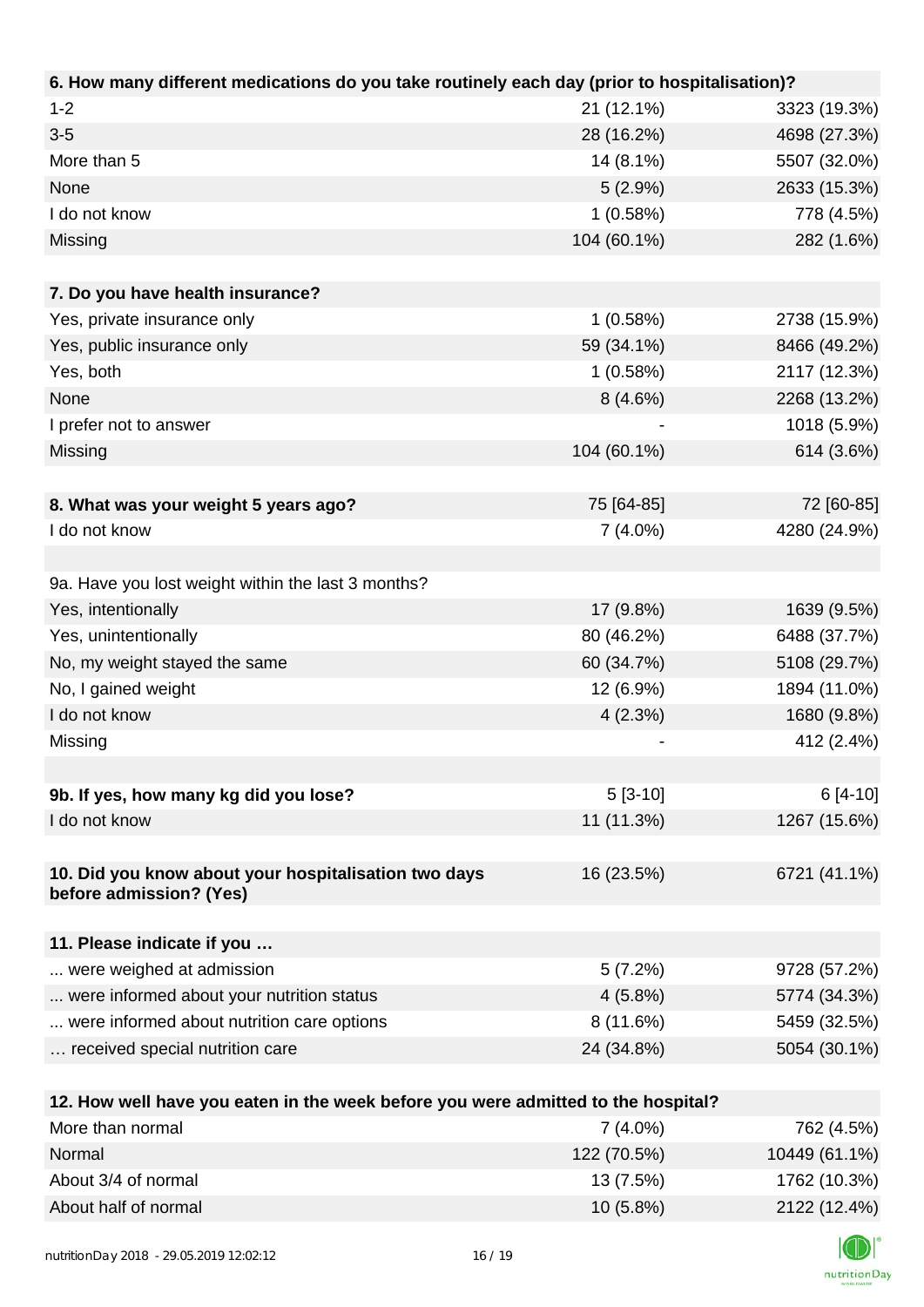| About a quarter to nearly nothing                                              | 20 (11.6%)  | 1571 (9.2%)   |
|--------------------------------------------------------------------------------|-------------|---------------|
| I do not know                                                                  |             | 153 (0.89%)   |
| Missing                                                                        | 1(0.58%)    | 286 (1.7%)    |
|                                                                                |             |               |
| 13. In general, how satisfied are you with the food at the hospital?           |             |               |
| Very satisfied                                                                 | 5(2.9%)     | 4212 (24.6%)  |
| Somewhat satisfied                                                             | 31 (17.9%)  | 5626 (32.9%)  |
| <b>Neutral</b>                                                                 | 20 (11.6%)  | 3361 (19.6%)  |
| <b>Dissatisfied</b>                                                            | $7(4.0\%)$  | 1441 (8.4%)   |
| Very dissatisfied                                                              | 4(2.3%)     | 491 (2.9%)    |
| I do not know                                                                  | 1(0.58%)    | 1415 (8.3%)   |
| Missing                                                                        | 105 (60.7%) | 559 (3.3%)    |
|                                                                                |             |               |
| 14. Did you get any help with eating TODAY?                                    |             |               |
| Yes, from family or friends                                                    | 29 (16.8%)  | 1651 (9.7%)   |
| Yes, from hospital staff                                                       | 3(1.7%)     | 1185 (6.9%)   |
| No                                                                             | 37 (21.4%)  | 13278 (77.6%) |
| I do not know                                                                  |             | 218 (1.3%)    |
| Missing                                                                        | 104 (60.1%) | 773 (4.5%)    |
|                                                                                |             |               |
| 15. Were you able to eat without interruption TODAY?<br>(Yes)                  | 50 (72.5%)  | 11891 (74.2%) |
|                                                                                |             |               |
| 16a. Please indicate how much hospital food you ate for lunch or dinner TODAY: |             |               |
| About all                                                                      | 60 (34.7%)  | 7871 (46.0%)  |
| 1/2                                                                            | 61 (35.3%)  | 4261 (24.9%)  |
| 1/4                                                                            | 36 (20.8%)  | 2226 (13.0%)  |
| Nothing                                                                        | 16 (9.2%)   | 1992 (11.6%)  |
| Missing                                                                        |             | 755 (4.4%)    |
|                                                                                |             |               |
| 16b. The portion size of the meal I ordered TODAY was                          |             |               |
| Standard                                                                       | 47 (27.2%)  | 11000 (64.3%) |
| Smaller                                                                        | 12 (6.9%)   | 1600 (9.4%)   |
| Larger                                                                         | 6(3.5%)     | 763 (4.5%)    |
| I do not know                                                                  | 4(2.3%)     | 1701 (9.9%)   |
| Missing                                                                        | 104 (60.1%) | 2041 (11.9%)  |
|                                                                                |             |               |
| 17. If you did not eat everything of your meal, please tell us why:            |             |               |
| I did not like the type of food offered                                        | 41 (36.3%)  | 1293 (15.2%)  |
| I did not like the smell/taste of the food                                     | 16 (14.2%)  | 996 (11.7%)   |
| The food did not fit my cultural/religious preferences                         |             | $90(1.1\%)$   |
| The food was too hot                                                           |             | 38 (0.45%)    |
| The food was too cold                                                          |             | 207 (2.4%)    |
| Due to food allergy/intolerance                                                |             | 53 (0.63%)    |
| I was not hungry at that time                                                  | 4(3.5%)     | 1520 (17.9%)  |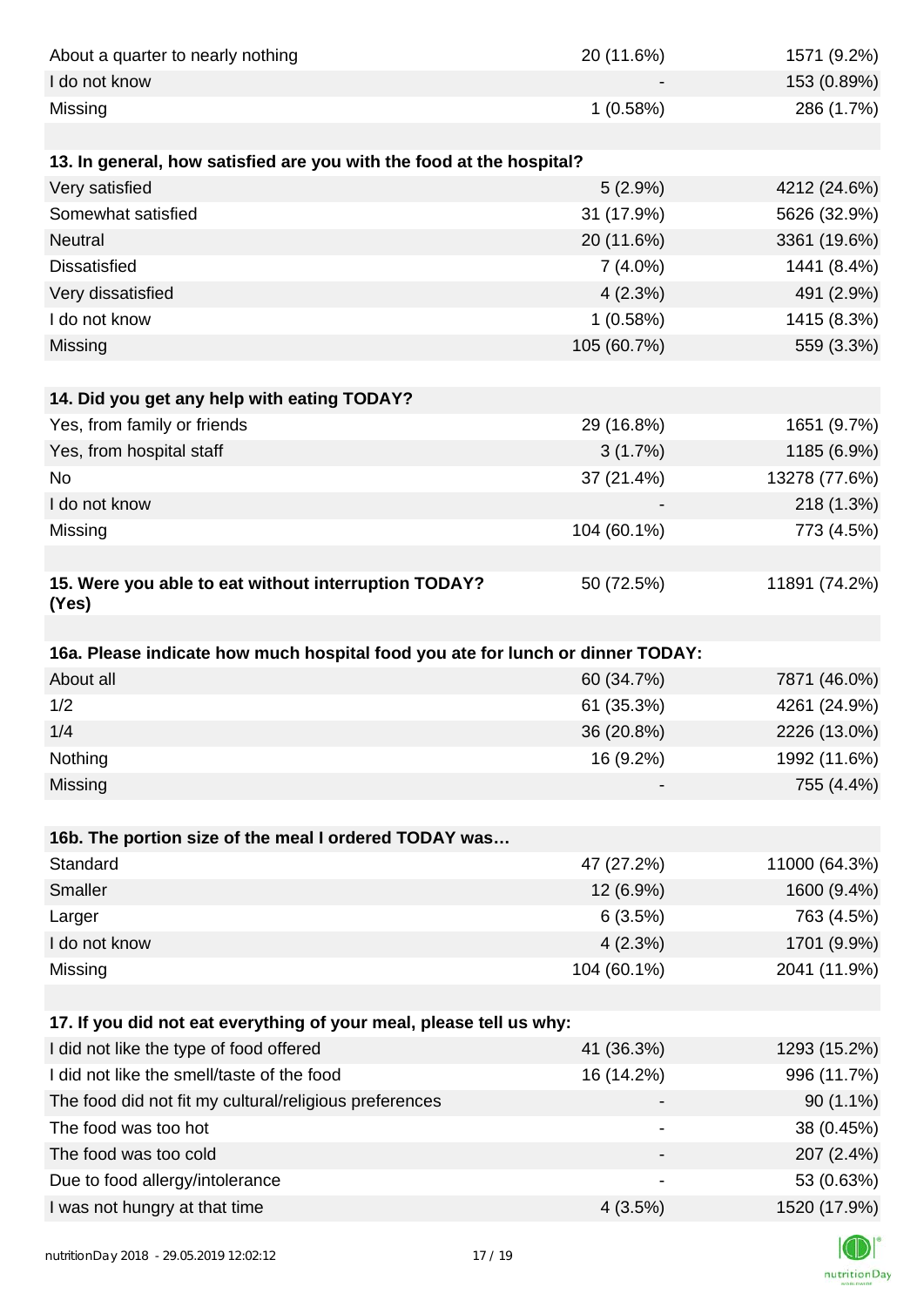| I do not have my usual appetite                                                      | 31 (27.4%)                   | 2475 (29.2%) |
|--------------------------------------------------------------------------------------|------------------------------|--------------|
| I have problems chewing/swallowing                                                   | $5(4.4\%)$                   | 478 (5.6%)   |
| I normally eat less than what was served                                             |                              | 969 (11.4%)  |
| I had nausea/vomiting                                                                | 1(0.88%)                     | 637 (7.5%)   |
| I was too tired                                                                      | $2(1.8\%)$                   | 506 (6.0%)   |
| I cannot eat without help                                                            |                              | 141 (1.7%)   |
| I was not allowed to eat                                                             | 5(4.4%)                      | 869 (10.2%)  |
| I had an exam, surgery, or test and missed my meal                                   | 1(0.88%)                     | 469 (5.5%)   |
| I did not get requested food                                                         |                              | 93 (1.1%)    |
| No answer given                                                                      | 29 (25.7%)                   | 1161 (13.7%) |
|                                                                                      |                              |              |
| 18. Enter the number of glasses/cups of the drinks you consumed in the last 24 hours |                              |              |
| Water                                                                                | $1[1-1]$                     | $3[2-5]$     |
| Tea                                                                                  | $1[1-1]$                     | $1[1-3]$     |
| Coffee                                                                               | $1[1-1]$                     | $1[1-2]$     |
| <b>Milk</b>                                                                          | $1[1-1]$                     | $1[0-1]$     |
| Fruit juice                                                                          | $1[1-1]$                     | $1[0-2]$     |
| Soft drinks                                                                          | $1[1-2]$                     | $0 [0-1]$    |
| Nutrition drink                                                                      | $\qquad \qquad \blacksquare$ | $0 [0-1]$    |
| Other                                                                                |                              | $0 [0-1]$    |
|                                                                                      |                              |              |
| 19a. Did you eat any food apart from hospital food<br><b>TODAY?</b>                  | 29 (42.6%)                   | 4518 (28.8%) |
| 19b. If yes, what did you eat?                                                       |                              |              |
| Sweet snacks                                                                         | 11 (37.9%)                   | 1302 (28.8%) |
| Salty snacks                                                                         | 12 (41.4%)                   | 512 (11.3%)  |
| Homemade food                                                                        | 8(27.6%)                     | 703 (15.6%)  |
| <b>Fruits</b>                                                                        | $9(31.0\%)$                  | 1730 (38.3%) |
| Dairy products                                                                       | $1(3.4\%)$                   | 471 (10.4%)  |
| Food delivered/restaurant                                                            |                              | 191 (4.2%)   |
| Sandwich                                                                             | $1(3.4\%)$                   | 282 (6.2%)   |
| Other                                                                                | $1(3.4\%)$                   | 724 (16.0%)  |
|                                                                                      |                              |              |
| 20. How has your food intake changed since your hospital admission?                  |                              |              |
| Increased                                                                            | 3(1.7%)                      | 2508 (14.7%) |
| Decreased                                                                            | 41 (23.7%)                   | 5344 (31.2%) |
| Stayed the same                                                                      | 23 (13.3%)                   | 7154 (41.8%) |
| I do not know                                                                        | 1(0.58%)                     | 1188 (6.9%)  |
| Missing                                                                              | 105 (60.7%)                  | 911 (5.3%)   |
| 21. TODAY I feel                                                                     |                              |              |
| Stronger than at admission                                                           | 97 (56.1%)                   | 7275 (42.5%) |
| Weaker than at admission                                                             | 35 (20.2%)                   | 3158 (18.5%) |
| Same as at admission                                                                 | 39 (22.5%)                   | 4825 (28.2%) |
|                                                                                      |                              |              |